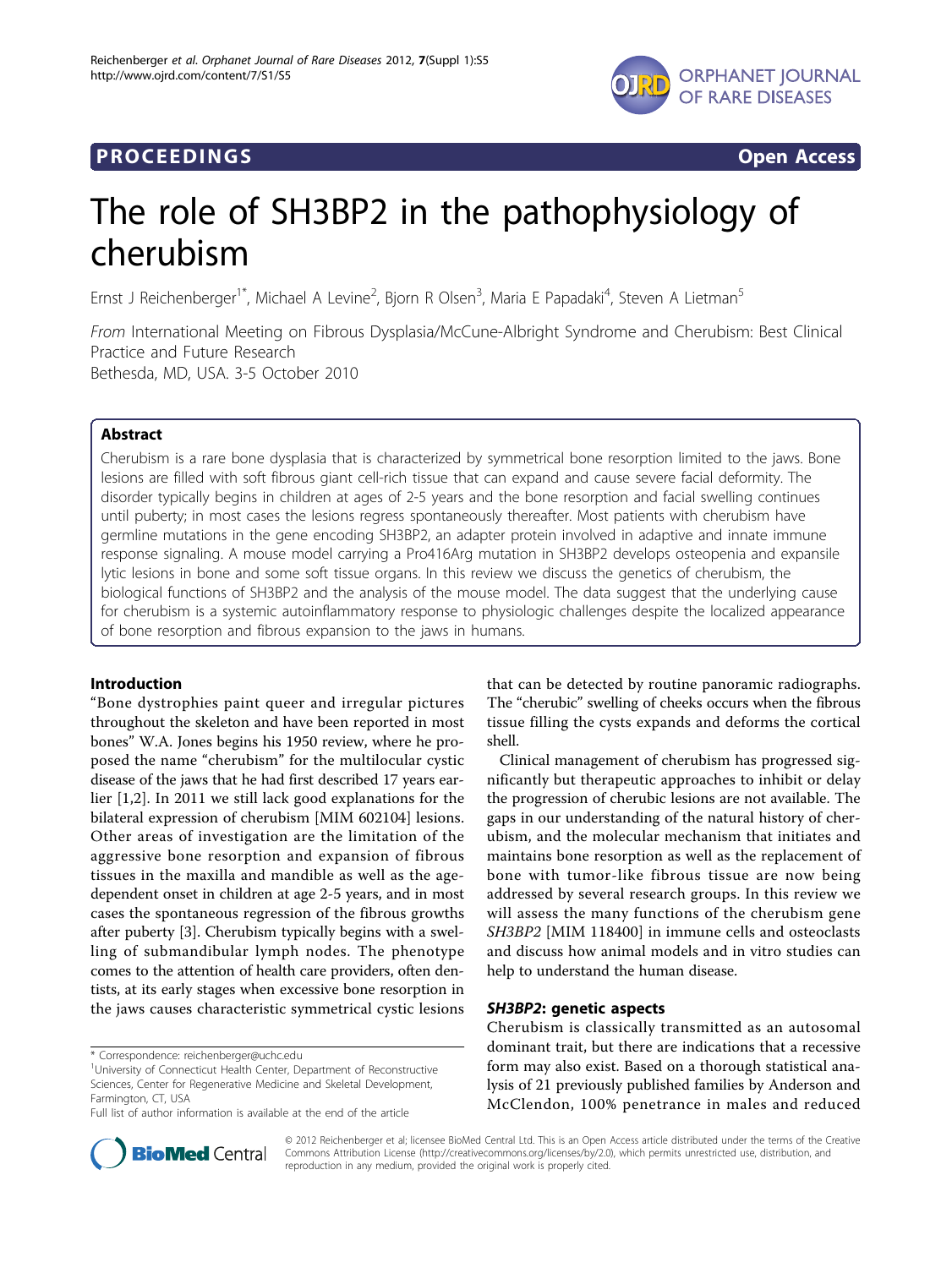penetrance (70 - 50%) in females has been reported [[4\]](#page-9-0). However, the authors concede in this retrospective study that only 50% of the adult female family members which were considered unaffected underwent radiographic examination. The apparently reduced female penetrance may also be due to examination of some children before they developed clinical signs of cherubism. Unfortunately, this paper has been cited many times since then without acknowledging these caveats. In the experience of our group, we cannot confirm incomplete penetrance but we have seen variable expressivity within families. It should be noted that older patients with a mild form of cherubism may have bone lesions that have been remodeled with normal mandibular bone and therefore signs of cherubism may no longer be detected by radiographs [[5\]](#page-9-0). Based on published case reports of cherubism as well as patients referred to our clinics and research environment there appears to be no obvious difference in the prevalence of the disorder among different racial or ethnic groups. Adequate epidemiologic data for cherubism do not exist.

Approximately 50% of cases seen in our laboratory at UCHC are sporadic and represent de novo mutations. The genetic interval for the autosomal dominant form of cherubism was first identified in 1999 by linkage and haplotype analysis to be on chromosome 4p16.3 [[6](#page-9-0),[7\]](#page-9-0). The 1.5 Mb cherubism locus is contained within the locus for Wolf-Hirschhorn disease [\[8](#page-9-0)].

Wolf-Hirschhorn syndrome is caused by heterozygous chromosomal deletions that cause craniofacial malformations, intellectual disability, muscle hypotonia and heart defects [[9](#page-9-0)]. This chromosomal region is also commonly deleted in bladder cancer [[10](#page-9-0)]. Since a cherubism-like phenotype is not part of the Wolf-Hirschhorn syndrome, Tiziani at al. concluded that a cherubism mutation must be a gain-of-function mutation [[6\]](#page-9-0). In 2001 Ueki at al. identified heterozygous mutations for cherubism in 12 families in the gene for the signaling adapter SH3-domain binding protein 2 (SH3BP2) [\[11\]](#page-9-0).

SH3BP2 was initially identified as a c-Abl binding protein in mice and humans [[10,12\]](#page-9-0). The SH3BP2 gene product is expressed in most cell types. It acts as an adapter protein to control intracellular signaling by interacting and forming complexes with binding proteins [[13\]](#page-9-0) and with scaffolding proteins [\[14,15\]](#page-9-0). The 561 amino acid (aa) protein (559 aa in mouse) is highly conserved in mammals with 87% amino acid sequence homology between human and mouse [[10](#page-9-0)] and 84% homology on the nucleotide level. The 48kb SH3BP2 gene contains 13 exons that code for a 62 kDa protein with 561 amino acids (Figure [1\)](#page-2-0). As is the case with most adapter proteins, SH3BP2 has a modular domain structure and consists of an N-terminal pleckstrin homology (PH) domain, a proline-rich (PR) domain and a C-terminal Src-homology 2 domain (SH2). SH3BP2 is thought to bind to cell membrane lipids via its PH domain and to interact with the SH3 domains of binding partners via SH3 binding motives in the proline-rich domain. The SH2 domain can interact with a number of binding partners carrying a Tyr-Glu-Asn (YEN) binding motif (reviewed in [\[13\]](#page-9-0)).

The mutations identified by Ueki et al. were located in exon 9, within a 6 amino acid interval (RSPPDG) in the proline-rich domain proximal to the SH2 domain of SH3BP2 (Figure [1](#page-2-0); Table [1](#page-2-0)) [[11](#page-9-0)]. All mutations were transitions or transversions of single nucleotides that led to the substitution of amino acids Arg415, Pro418 or Gly420. These mutations account for 100% of the mutations detected in the laboratory at UCHC. Additional single nucleotide substitutions were found in Gly420, Pro418 and Asp419 (Table [1](#page-2-0); see also [http://fmf.igh.cnrs.](http://fmf.igh.cnrs.fr/ISSAID/infevers/) [fr/ISSAID/infevers/](http://fmf.igh.cnrs.fr/ISSAID/infevers/)) [[16](#page-9-0)-[19](#page-9-0)]. Carvalho et al. described unusual mutations in the pleckstrin homology domain in two Brazilian cherubism patients. A point mutation in exon 4 resulted in a Thr107Met substitution that was detected in blood (germline) and in tumor tissue [[20\]](#page-9-0). In the tumor tissue of another patient the same group found a variant of what appears to be a deletion of nucleotide 147 (c.147delC) which led to a frame shift over 26 aa and a premature stop codon at position 325 (p.Arg49ArgfsX26) [[21](#page-9-0)]. This patient suffered from a severe case of cherubism and is to our knowledge the only patient who had a fatal form of cherubism [\[22](#page-9-0)]. The mutation found in this patient could conceivably have led to a severe and rapidly progressing form of cherubism if the partial gene product (the N-terminal 48 amino acids) is translated. A truncated protein may have a dominant negative effect on disease mechanisms or exacerbate the disease progression by activating expression of certain (yet unknown) proteins. It is unlikely that the mutant protein is not expressed because hemizygosity, as in Wolf-Hirschhorn syndrome, is not expected to cause any cherubism-like phenotype. For all other patients with commonly detected cherubism mutations in SH3BP2 seen in our clinics or in the research laboratory we were unable to establish any genotype – phenotype correlation.

Cherubism-like multilocular cysts can also be found in Noonan-like/multiple giant-cell lesion syndrome [[23](#page-9-0)], which is now considered part of the Noonan spectrum of phenotypes (NS/MGCLS) (NLS; MIM 163950) [[24-](#page-9-0)[26\]](#page-10-0). Characteristic features of Noonan syndrome include short stature, webbed neck, craniofacial malformations, cardiac abnormalities and cryptorchidism. There is considerable phenotypic variability and cherubism-like cysts that occur unilaterally or bilaterally in the mandible or maxilla or in other mineralized or soft tissues can be part of the Noonan spectrum. Mutations in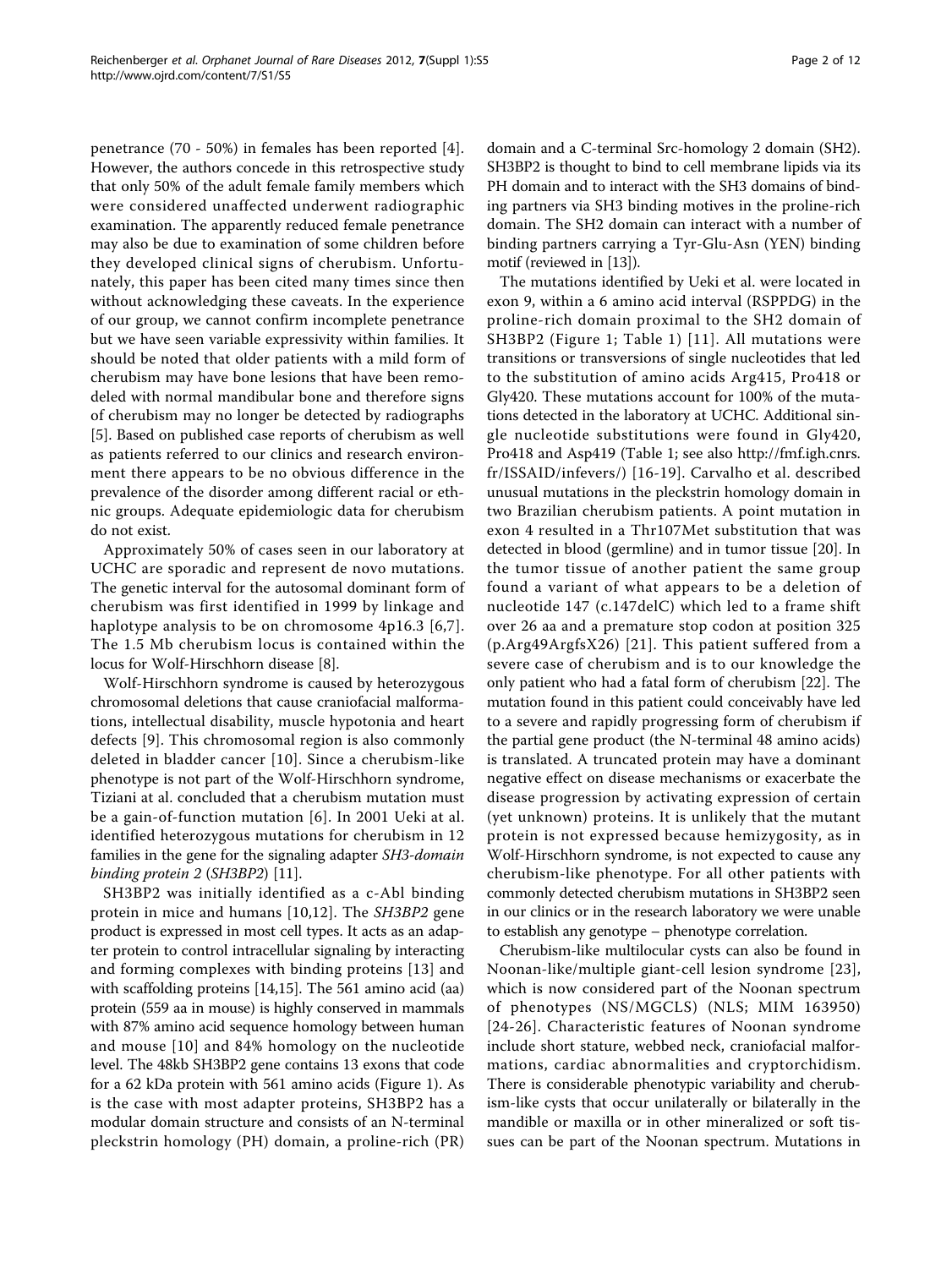<span id="page-2-0"></span>

NS/MGCLS have been found in the SHP2-coding gene PTPN11 and in SOS1 [\[24](#page-9-0)[,27](#page-10-0)-[31](#page-10-0)]. Both gene products act in the RAS-mitogen-activated protein kinase signaling pathway and it is therefore conceivable that SH3BP2 may also play a role in this pathway. It may be worthwhile to test whether those patients who were diagnosed with cherubism and were negative for a mutation in SH3BP2 have mutations in other genes within the RAS-MAPK axis. Interestingly, bilateral mandibular cherubism-like lesions and giant cell lesions in the mandible and in long bones have been described in neurofibromatosis patients [[32,33\]](#page-10-0), and are associated with mutations in the neurofibromin gene, NF1. NF1 is known as a regulator of the RAS pathway and mutations in  $NFI$  are



Table 1 Mutations in SH3BP2

associated with neurofibromatosis and Noonan syndrome [[34,35](#page-10-0)].

To date there is only one report of a somatic mutation of SH3BP2 in a central giant cell lesion (CGCL) [[20\]](#page-9-0). The described mutation is not identical with canonical cherubism mutations in exon 9 but is a point mutation in exon 11 leading to a Glutamine 481 to Leucine exchange in the SH2 domain of SH3BP2.

Alternative splicing variants of SH3BP2 have been identified experimentally and by computational delineations. However, it is not known whether any of these variants are biologically relevant [\[10](#page-9-0)[,36\]](#page-10-0) (see also [http://genecards.](http://genecards.org) [org](http://genecards.org)). Regulation of SH3BP2 transcription is largely unknown but recently evidence emerged that SH3BP2

| Nucleotide change                        | Amino acid change | Exon | Phenotype            | Detection | Literature             |
|------------------------------------------|-------------------|------|----------------------|-----------|------------------------|
| c.1244G $>$ C                            | p.Arg415Pro       | 9    | cherubism            | germline  | Ueki et al. (2001)     |
| c.1244G $>$ A                            | p.Arg415Gln       | 9    | cherubism            | germline  | Ueki et al. (2001)     |
| c.1253C > T                              | p.Pro418Leu       | 9    | cherubism            | germline  | Ueki et al. (2001)     |
| c.1253 $C>G$                             | p.Pro418Arg       | 9    | cherubism            | germline  | Ueki et al. (2001)     |
| $c.1253C$ >A                             | p.Pro418His       | 9    | cherubism            | germline  | Ueki et al. (2001)     |
| c.1252 $C$ >A                            | p.Pro418Thr       | 9    | cherubism            | germline  | de Lange et al. (2007) |
| c.1256A>G                                | p.Gln419Gly       | 9    | cherubism            | germline  | Li and Yu (2006)       |
| c.1255G $>$ A                            | p.Asp419Asn       | 9    | cherubism            | germline  | Lietman et al. (2006)  |
| c.1258G $>$ C                            | p.Gly420Arg       | 9    | cherubism            | germline  | Ueki et al. (2001)     |
| $c.1258G$ >A                             | p.Gly420Arg       | 9    | cherubism            | germline  | Lo et al. (2001)       |
| $c.1259G$ >A                             | p.Gly420Glu       | 9    | cherubism            | germline  | Ueki et al. (2001)     |
| c.147delCtranslation stop at nt325 (TGA) | p.Arg49ArgfsX26   | 3    | severe cherubism     | germline  | Carvalho et al. (2008) |
| c.320C > T                               | p.Thr107Met       | 4    | cherubism            | germline  | Carvalho et al. (2009) |
| c.1442A > T                              | p.Gln481Leu       | 11   | giant cell granuloma | somatic   | Carvalho et al. (2009) |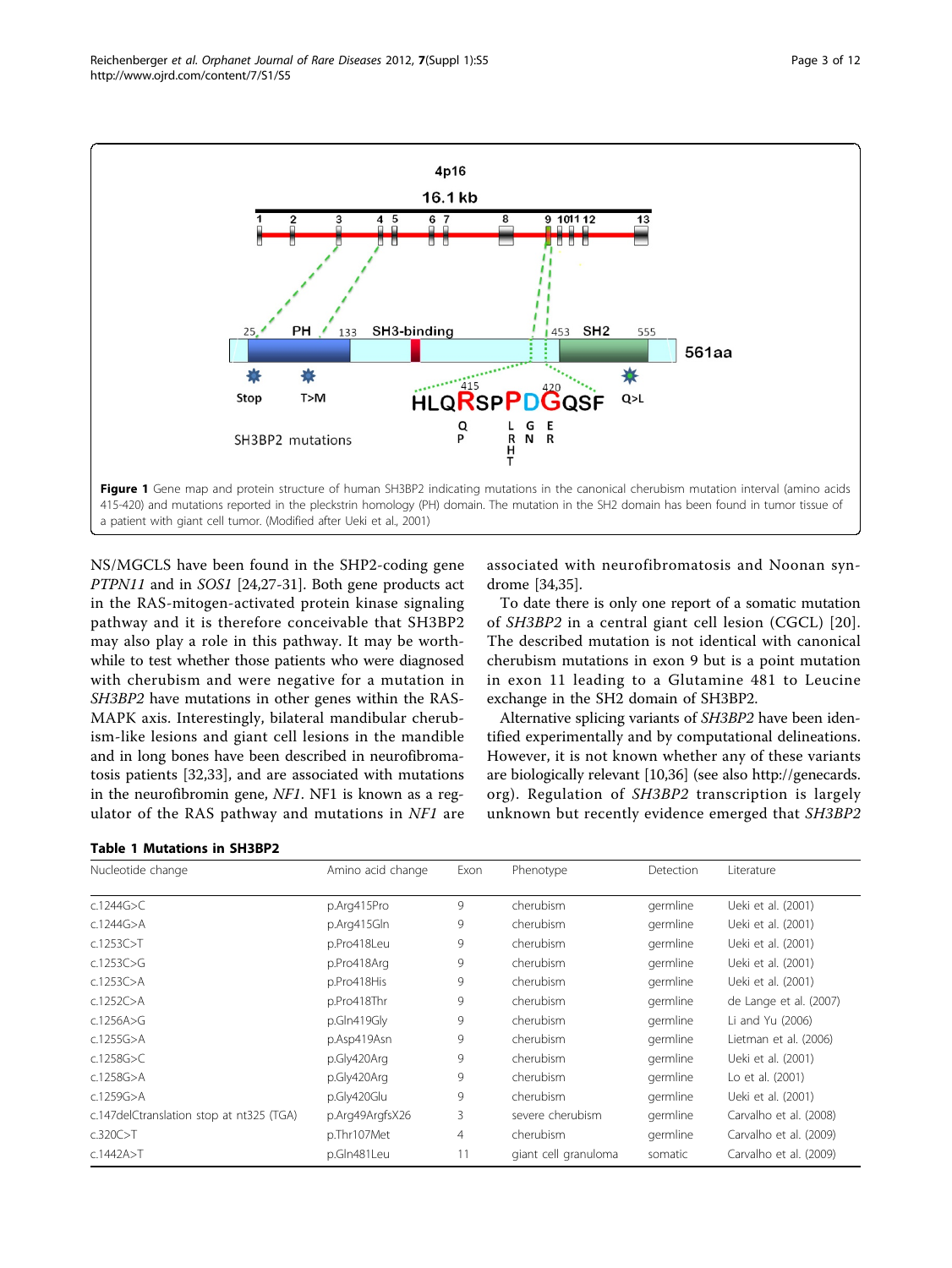expression is differentially regulated by hypoxic conditions in tumor cells [[37](#page-10-0)]. More is known about the role its gene product plays during immune response.

## SH3BP2 function in immune cells

Before its identification as the principal disease-causing gene for cherubism, SH3BP2 had been of interest to immunologists because of its multiple roles in hematopoietic and immune cells. Therefore a number of aliases (SH3-domain binding protein 2; SH3BP2; 3BP2; CRBM; CRPM; RES4-23; FLJ42079; FLJ54978) and various protein names (SH3BP2; Abl-SH3 binding protein 2; TNFAIP3 interacting protein 2) can be found in the literature.

Early investigations examined the function of SH3BP2 in hematopoietic cells and found that SH3BP2 induced B cell receptor activation, NK cell mediated cytotoxicity and basophilic cell degranulation [\[38-43](#page-10-0)]. The modular structure of SH3BP2 suggests that it may function as an adaptor protein [[11](#page-9-0),[39,40,44](#page-10-0)] particularly as it lacks known catalytic activity. In various studies, investigators have examined the proteins that interact with SH3BP2 to derive clues about its function(s). A direct interaction between SH3BP2 and Syk was identified in a yeast 2-hybrid screen of a T lymphocyte library for Syk kinase-interacting proteins, and the role of SH3BP2 in modulating Syk activity has been examined in lymphocytes and Jurkat TAg cells [[44\]](#page-10-0). In lymphocytes, SH3BP2 binds to 14-3-3, Vav1 and 2 and PLC $\gamma$ 1 [[40,44\]](#page-10-0). In addition, an SH3BP2 mutant incapable of binding to 14-3-3 showed increased NFAT (nuclear factor of activated T cells) activation, indicating that the interaction of 14-3-3 with SH3BP2 can block its function [[40\]](#page-10-0). Vav proteins are guanine nucleotide exchange factors that activate the small GTPases Ras and Rac1, which in turn activate AP-1 and NFAT, respectively [[39,40,45,46\]](#page-10-0). Vav1 and Vav2 functionally cooperate with SH3BP2 in Jurkat TAg cells [\[39](#page-10-0)] and Vav3 is known to regulate osteoclast function [[45,47\]](#page-10-0).

Cbl and the Cbl interacting protein CIN85 have also been identified as proteins which directly or indirectly bind to SH3BP2 [\[15,](#page-9-0)[44\]](#page-10-0). Cbl expression is enriched in the podosome belt in osteoclasts at sites of cell attachment and as a result c-Cbl<sup>-/-</sup> osteoclasts have impaired motility [[48](#page-10-0)]. CIN85 overexpression decreases intracellular calcium signaling and decreases PLC $\gamma$ 1 and 2 phosphorylation [[49](#page-10-0)].

SH3BP2 can be modified by tyrosine and serine phosphorylation and therefore alter its activity and binding properties. SH3BP2 phosphorylation of Tyr<sup>183</sup> is required for interaction with Vav1 and phosphorylation of Tyr<sup>446</sup> of SH3BP2 is required for SH3BP2 interaction with the SH2 domain of Lck [\[39,46\]](#page-10-0). Phosphorylation of Ser<sup>225</sup> and  $\text{Ser}^{277}$  are required for 14-3-3 binding, and a SH3BP2 protein lacking these serines was shown to have increased activity in Jurkat TAg cells [[40](#page-10-0)]. In T cells,

SH3BP2 is phosphorylated on tyrosine<sup>448</sup> in response to T cell receptor stimulation and this phosphorylation is required for T cell signaling as indicated by NFAT activiation [[50\]](#page-10-0). Further, phosphorylation of SHP1 phosphatase causes recruitment and dephosphorylation of SH3BP2 and termination of T cell signaling [[50\]](#page-10-0). SH3BP2 phosphorylation is also induced by CD244 ligation and tyrosine<sup>337</sup> phosphorylation of CD244 regulates its interaction with SH3BP2 in NK cells [[51](#page-10-0)]. Mutant SH3BP2 alters the phosphorylation of other proteins. For example, replacement of amino acids  $Tyr^{183}$  and  $Tyr^{446}$ or Arg486, which are phosphorylation sites, with other amino acids reduces the ability of SH3BP2 to respond to signals that activate NFAT. Moreover, heterozygous and homozygous Sh3bp2 knockin cells that contain the P416R mutation found in cherubism patients show increased phosphorylation of ERK1/2 and Syk (at  $\text{Tyr}^{346}$ ) after stimulation with M-CSF and RANKL [\[52\]](#page-10-0).

In summary, SH3BP2 can be differentially phosphorylated depending on the functions it fulfills in the various immune cell types thus attracting specific protein binding partners and regulating downstream signaling pathways. In osteoclasts, another cell type of hematopoietic origin, SH3BP2 is a major regulator of bone resorption. Mutations in SH3BP2 result in osteoclasts that lead to increased bone resorption in jaws of cherubism patients, whereas in a mouse model bone resorption is more general [\[11,](#page-9-0)[52](#page-10-0)].

# SH3BP2 in osteoclasts

The limited distribution of bone lesions in patients with cherubism is unexpected as the disorder is associated with the heterozygous germline mutations in SH3BP2, which is widely expressed throughout the osteoimmune system. The precise function of the six-amino acid region where most of the known mutations occur remains unclear, but recent work suggests that the cherubism missense mutations lead to a gain-of-function rather than a loss of activity [[16](#page-9-0),[52,53\]](#page-10-0). Mutations in cherubism that result in a gain-of-function for SH3BP2 is consistent with prior observations that deletions of 4p16.3 in patients with Wolf-Hirschhorn syndrome, which result in loss of one copy of SH3BP2, do not cause a bone resorptive phenotype [\[54](#page-10-0)-[56](#page-10-0)].

Osteoclasts are the principal bone-resorbing cells and are important regulators of bone morphogenesis and remodeling. Osteoclasts arise from hematopoietic precursors by processes that involve growth factors, cytokines, peptides, and steroid hormones. A powerful cytokine, RANKL, binds the TNFR-related protein receptor activator of NF $\kappa$ B (RANK; *TNFRSF11B*), that is expressed on the surface of osteoclast progenitor cells. RANKL stimulates changes in preosteoclast gene expression that induce osteoclast differentiation and result in generation of mature, bone-resorbing osteoclasts. The formation of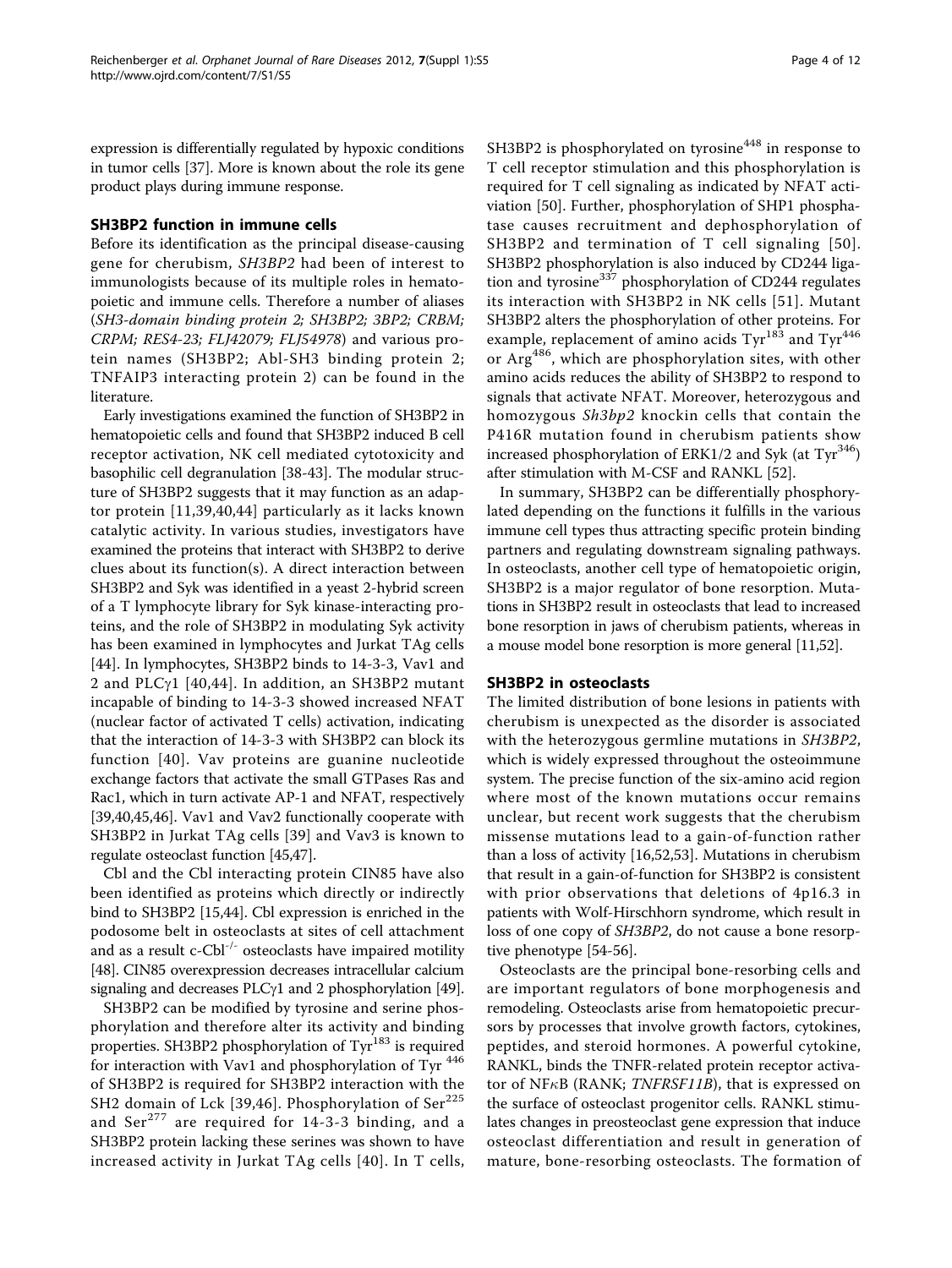mature osteoclasts requires RANKL, indicating that this cytokine, in addition to colony-stimulating factor 1 (CSF-1)/macrophage colony-stimulating factor (M-CSF), is a critical differentiation factor that specifies the osteoclast maturation program, and hence induction of bone resorption. Although RANKL (in conjunction with M-CSF) has been recognized as one of the key osteoclastogenic signals expressed by osteoblasts and stromal cells, the downstream signaling pathways activated by this cytokine have not been fully characterized.

RANKL induces osteoclast formation via transcription and activation of NFATc1, the master "switch" for osteoclastogenesis [[57](#page-10-0)-[59\]](#page-10-0). NFATc1 is activated by calcineurin, a calcium-calmodulin dependent phosphatase, via dephosphorylation, which facilitates translocation of NFATc1 into the nucleus [[57-62\]](#page-10-0). In addition to NFATc1 there are other NFAT isoforms, termed NFATc2, NFATc3, and NFATc4, but these proteins are not expressed at significant levels in pre-osteoclast cells [[59](#page-10-0)].

RANKL can induce intracellular calcium oscillations to activate calcineurin in bone marrow macrophages (BMMs, BMM cells) [[57\]](#page-10-0) and the mouse osteoclast precursor cell line RAW 264.7 [[61\]](#page-10-0). However, it is increasingly clear that other signaling pathways can also increase concentrations of cytosolic  $Ca^{2+}$ , and can also activate calcineurin and NFATc1. For example, membrane proteins with immunoreceptor tyrosine-based activating motifs (ITAMs), such as FcR $\gamma$ 1 and DAP12 interact with their own ligands as well as activated RANK to increase cytosolic  $Ca^{2+}$ [[57,63](#page-10-0)-[65](#page-10-0)]. Mechanistically, activation of these immunoreceptors in concert with RANK signaling leads to phosphorylation of the ITAM domains, which in turn recruit Syk to the membrane with subsequent activation of  $PLC\gamma$ . Activation of  $PLC\gamma$  leads to the generation of IP3, which releases  $Ca^{2+}$  from the endoplasmic reticulum and thereby stimulates calcineurin-dependent dephosphorylation of NFATc1 and consequently translocation of NFATc1 into the cell nucleus [\[63,65](#page-10-0)].

Overexpression of wild-type and mutant SH3BP2 in B and T cells leads to transactivation of a luciferase reporter gene that is under the control of the NFAT binding sequence from the interleukin 2 (IL-2) gene promoter [[16](#page-9-0),[39,40,44\]](#page-10-0). Moreover, overexpression of a constitutively active form of NFATc1 in the RAW 264.7 osteoclast precursor cell line is sufficient to induce osteoclast differentiation [[11,](#page-9-0)[57,59](#page-10-0),[63\]](#page-10-0). Based on these observations Lietman and coworkers examined whether wild-type SH3BP2 increased NFAT translocation, and activation and TRAP activation in RAW 264.7 cells and whether SH3BP2 mutants found in cherubism patients further increased NFAT and TRAP activation to induce the osteoclastic bone lesions of cherubism [\[53](#page-10-0),[66](#page-10-0)]. Indeed, wild-type SH3BP2 increased NFAT and TRAP activation in RAW 264.7 cells [\[66\]](#page-10-0). This effect was dependent upon sRANKL,

which induced expression of endogenous NFATc1 and was inhibited by 2-APB, U73122, and cyclosporine A, which act upstream of NFATc1 activation [\[57\]](#page-10-0) (Figure [2](#page-5-0)). SH3BP2 specifically stimulated translocation of NFATc1 into the nucleus [\[66\]](#page-10-0). Moreover, isoforms of SH3BP2 carrying cherubism mutations further increased NFAT and TRAP activation and therefore these mutant forms may be a sufficient stimulus to induce the osteoclastic bone lesions of cherubism in a manner consistent with a gainof-function mutation. At low concentrations, mutant SH3BP2 led to higher increases of NFATc1 than wild-type SH3BP2 until NFAT activity reached a plateau, which suggests that mutant SH3BP2 is more efficient in inducing osteoclastogenesis [\[67\]](#page-10-0).

Because nuclear translocation of NFAT requires dephosphorylation by calcineurin, one may hypothesize that SH3PB2, which lacks catalytic activity, requires intermediaries to stimulate calcineurin activity. One such candidate is the SH3BP2 binding partner PLC $\gamma$ . PLC $\gamma$ 1 is phosphory-lated by sRANKL [\[15,](#page-9-0)[39](#page-10-0),[66,68\]](#page-10-0). PLC $\gamma$ , as well as other forms of PLC, cleave the membrane phospholipid phosphatidyl inositol-4,5-biphosphate (PIP2) into the second messenger molecules inositol-1,4,5-triphosphate (IP3) and diacylglycerol (DAG) [[69](#page-11-0)]. IP3 directly increases intracellular calcium levels by inducing the release of endoplasmic reticulum calcium stores, which leads to activation of calcineurin. There are two forms of PLC $\gamma$  (1 and 2) [[68,](#page-10-0)[70-72](#page-11-0)]. While PLC $\gamma$ 1 is widely distributed, expression of PLC $\gamma$ 2 is primarily limited to cells of hematopoietic lineage [[70\]](#page-11-0). Both PLC $\gamma$  isoforms require phosphorylation on specific tyrosine residues for their catalytic activity [\[71\]](#page-11-0).

Targeted deletion of  $Plc\gamma2$  but not  $Plc\gamma1$  in mice results in an in vivo osteopetrotic phenotype [[68](#page-10-0)], suggesting that PLC $\gamma$ 2 is the critical isoform for sRANKL-induced osteoclastogenesis. PLC $\gamma$ 2 has four tyrosine phosphoryla-tion sites (Tyr<sup>753</sup>, Tyr<sup>759</sup>, Tyr<sup>1197</sup>, Tyr<sup>1217</sup>) [[73](#page-11-0)-[75\]](#page-11-0). In separate experiments the mutation of all four of these tyrosines had a dramatic effect on  $PLC\gamma2$  activation as measured by intracellular calcium mobilization in B cells [[73\]](#page-11-0). Forced expression of wild-type and mutant SH3BP2 in RAW 264.7 cells led to an increase in the relative amount of both phospho-PLC $\gamma$ 1 and phospho-PLC $\gamma$ 2, with no alteration in the total amount of either protein, and mutant SH3BP2 was more active than the wild-type [[57](#page-10-0),[63](#page-10-0)[,76\]](#page-11-0). Overexpression of SH3BP2 also augmented sRANKL-dependent phosphorylation of SYK, but there were no differences between wild-type and mutant SH3BP2 proteins in SYK phosphorylation. However in the SH3BP2 knockin mouse there were increases in SYK phosphorylation relative to wild-type mice [[52\]](#page-10-0). Similarly, both wild-type and mutant SH3BP2 produced comparable increases in sRANKL-induced activation of VAV3 in in vitro experiments, which is phosphorylated by SYK. Thus, RANKL-induced phosphorylation of all four of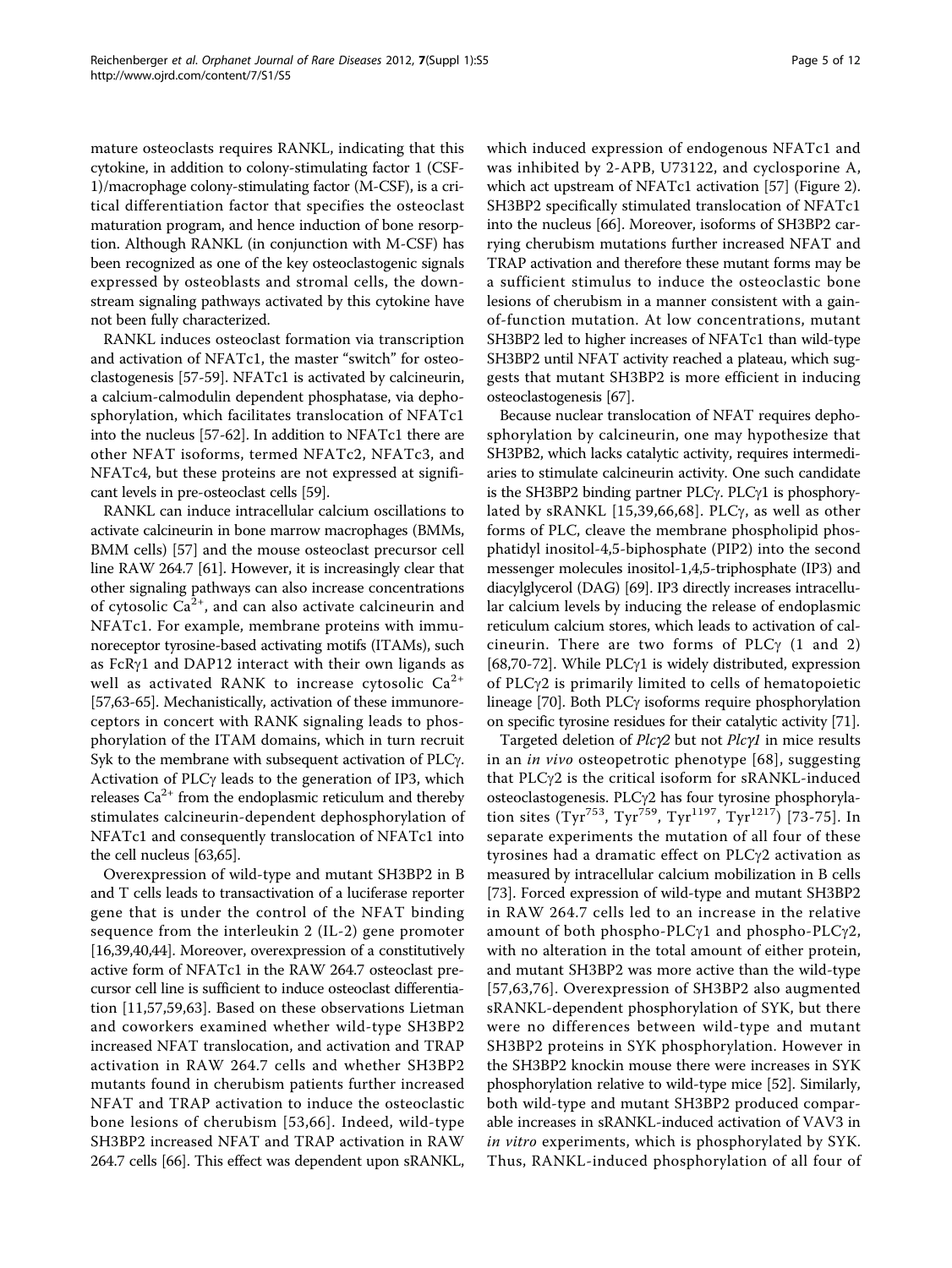these interacting proteins is enhanced by SH3BP2, but under the conditions that were used to replicate cherubism i.e. low dose transfections [[66](#page-10-0)], mutant SH3BP2 proteins have a specific activating effect that appears to be limited to PLC $\gamma$ 1 and PLC $\gamma$ 2. The increase of PLC $\gamma$ 2 phosphorylation (and by inference activation) by the mutant forms of SH3BP2 compared to the wild-type is consistent with the recent finding that  $PLC\gamma2$  activation can be dependent on Tec nonreceptor kinases rather than Syk [[77\]](#page-11-0). Thus the effect of mutant SH3BP2 on increased osteoclastogenesis could be downstream of Syk activation (since Syk stimulation is not further increased but PLC $\gamma$  is in this in vitro model) [[66\]](#page-10-0). No SH3BP2 mutant was consistently more active than the others in terms of phosphorylation of  $PLCy2$ , and stimulation of NFAT and TRAP or TRAP staining of multinucleated

cells [\[66\]](#page-10-0) (Figure 2). Based on these findings we think that SH3BP2 functions in the cytoplasm most directly by increasing phosphorylation of  $PLCy2$  at critical tyrosine residues. The mechanism for the  $PLCy2$  activation and the NFATc1 activation by SH3BP2 remains unknown.

Our knowledge of SH3BP2 in the various cell types that contribute to the cherubism phenotype is still only fragmentary. While in vitro studies offer valuable insights into the regulation, modification and molecular interaction of a protein, animal models are needed to investigate disease mechanisms, which in turn can be tested by in vitro experiments.

## Animal models

Ueki et al., created a mouse model for cherubism by using homologous recombination to introduce a

<span id="page-5-0"></span>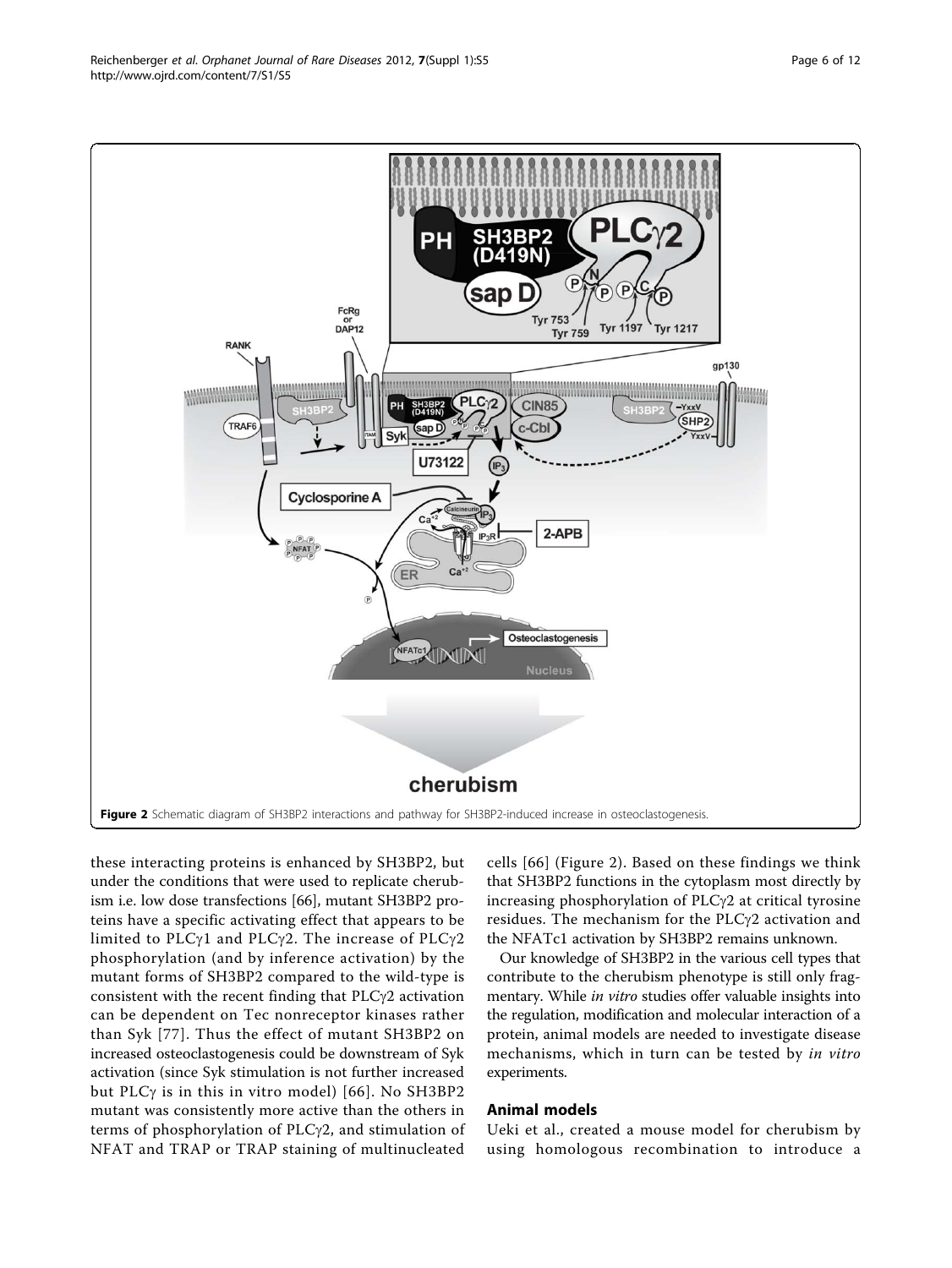proline-to-arginine substitution in SH3BP2 codon 416 that corresponds to Pro418 in humans [[52](#page-10-0)]. Knockin mice were bred into a C57Bl6/J background to avoid variability due to strain differences. Heterozygous mice looked and behaved like wild type mice on gross examination. Although heterozygous mice developed osteopenia of all bones, they did not show cherubic lesions or detectable swellings of lymph nodes as the homozygous mice did. Homozygous mice were smaller at birth and failed to thrive [[52,](#page-10-0)[78\]](#page-11-0). They were smaller, weighed less than wild-type littermates and had an average life span of 6 months. In contrast to heterozygous littermates they developed cystic lesions with fibrous inflammatory infiltrates in the skeleton as well as in organs such as lung and liver [\[52\]](#page-10-0).

Cherubism occurs as an autosomal dominant (AD) trait in humans whereas mice express cherubic lesions only as homozygotes. Severe phenotypes in mouse models for autosomal dominant human disorders are frequently found only in homozygote mice [[79](#page-11-0)-[82](#page-11-0)]. This apparent contradiction may be due to species-specific phenotypic thresholds, genetic redundancy and lifespan.

The bone-loss phenotype in homozygous mice was manifested by significant reduction of bone volume in calvaria, jaws and long bones. Exogenous bone resorption (pitting) was especially pronounced in jaw bones and at the distal end of femurs. Excessive bone resorption at the metaphyses of long bones affected cortical as well as trabecular bone and already became apparent at young age. Static histomorphometry of long bones indicated that the number of osteoblasts in homozygous mice tripled and the number of osteoclasts doubled, which suggests a possible increase in osteoblast and osteoclast activities. In vitro studies showed that mutant osteoclasts not only respond to much lower levels of the inductive cytokines RANKL and MCSF, but respond to the signals with highly increased osteoclast numbers, increased number of nuclei per osteoclast and subsequently with greater bone resorption [[52](#page-10-0)]. The increased bone resorption is attributed to increased osteoclastogenesis and resorptive activity of osteoclasts and not to increased numbers of osteoclast progenitors. Osteoclast progenitor numbers are not changed between wild-type, heterozygous and homozygous mutant mice [[78\]](#page-11-0).

Heterozygous and homozygous mice lack sufficient numbers of mature osteoblasts [\[83](#page-11-0)]. The authors investigated the ratio of mature osteoblasts to immature osteoblasts in vivo in crosses of  $Sh3bp2^{K1/KI}$  mice with mice expressing GFP driven by a 3.6 kb promoter of collagen I (indicator of immature osteoblasts; pOBCol3.6GFPtpz) to crosses with a marker for mature osteoblasts (pOB-Col2.3GFPemd) [[84](#page-11-0)]. They found a 3-fold increase in osteoblast perimeter to bone perimeter due to overexpression of immature osteoblasts and that the mature form of osteoblasts (2.3GFP positive) is actually almost 20% lower than in wild-type mice. Similar results were seen in vitro in calvarial osteoblast cell culture experiments. As a result of insufficient osteoblast differentiation, mutant osteoblasts lay down undermineralized bone matrix in the mouse model [\[52](#page-10-0)[,83\]](#page-11-0). Gene expression profiling in mutant mice showed some important differences in mutant osteoblasts, one of which was the reduced expression of osteoprotegerin, the soluble RANKL decoy receptor. The difference in the RANKL/OPG ratio may be the reason for increased osteoclastogenesis in wildtype and in knock-in osteoclasts when co-cultured with knock-in osteoblasts [\[83\]](#page-11-0). The studies by both groups showed that Sh3bp2 has different functions in osteoblasts and osteoclasts. To test the relevance of the in vivo and in vitro osteoblast studies that have been performed in the mouse model it would be interesting to study osteoclasts and osteoblasts isolated from cherubism patients.

Infiltrative lesions in bone and soft-tissue organs were rich in spindle-shaped fibroblastoid cells, macrophages and TRAP-positive multinucleated osteoclast-like cells [[52\]](#page-10-0) and closely resembled human cherubism lesions. Because macrophages are known to produce the proinflammatory cytokine tumor necrosis factor-alpha (TNF- $\alpha$ ), the authors measured TNF- $\alpha$  levels in serum and in isolated peritoneal macrophage populations and discovered highly increased TNF- $\alpha$  levels in homozygous mice while levels in heterozygous mice and wild-type mice were not measurable. In macrophage cultures, however, the heterozygous macrophages began to secrete similarly high TNF- $\alpha$  levels within 2 days of culture. While studying downstream effects of increased TNF- $\alpha$  levels, the authors found that mutant macrophages expressed higher levels of the intracellular signaling components ERK, p38, and I $\mathbb{Z}\mathbb{B}\alpha$  and showed increased phosphorylation of SYK, which is a regulator of osteoclastogenesis. Additional experiments conducted in differentiating osteoclasts showed similar results and suggested that the Sh3bp2 mutation indeed elicits a gain-of-function effect.

To study the influence of possible immune reactions on the development of inflammatory lesions,  $\mathit{Sh3bp2}^{\text{KI/KI}}$ mice were crossed with RAG1-deficient mice, which lack B- and T cells. Mice homozygous for both mutations had the same bone phenotype and inflammatory infiltrates in bones and soft-tissue organs, which suggested that immunoregulation by B- and T-cells is not involved in the cherubism phenotype. When Sh3bp2KI/KI mice were crossed with mice lacking the cytokine M-CSF (op/op) the authors could show that bone loss and tissue infiltrates were virtually non-existent but  $TNF-\alpha$  expression was still high. This strongly suggested that macrophage differentiation in this mouse model must be regulated by an M-CSF-independent pathway. When  $\mathit{Sh3bp2}^{\text{KI/KI}}$ mice were crossed with mice that lack TNF- $\alpha$ , the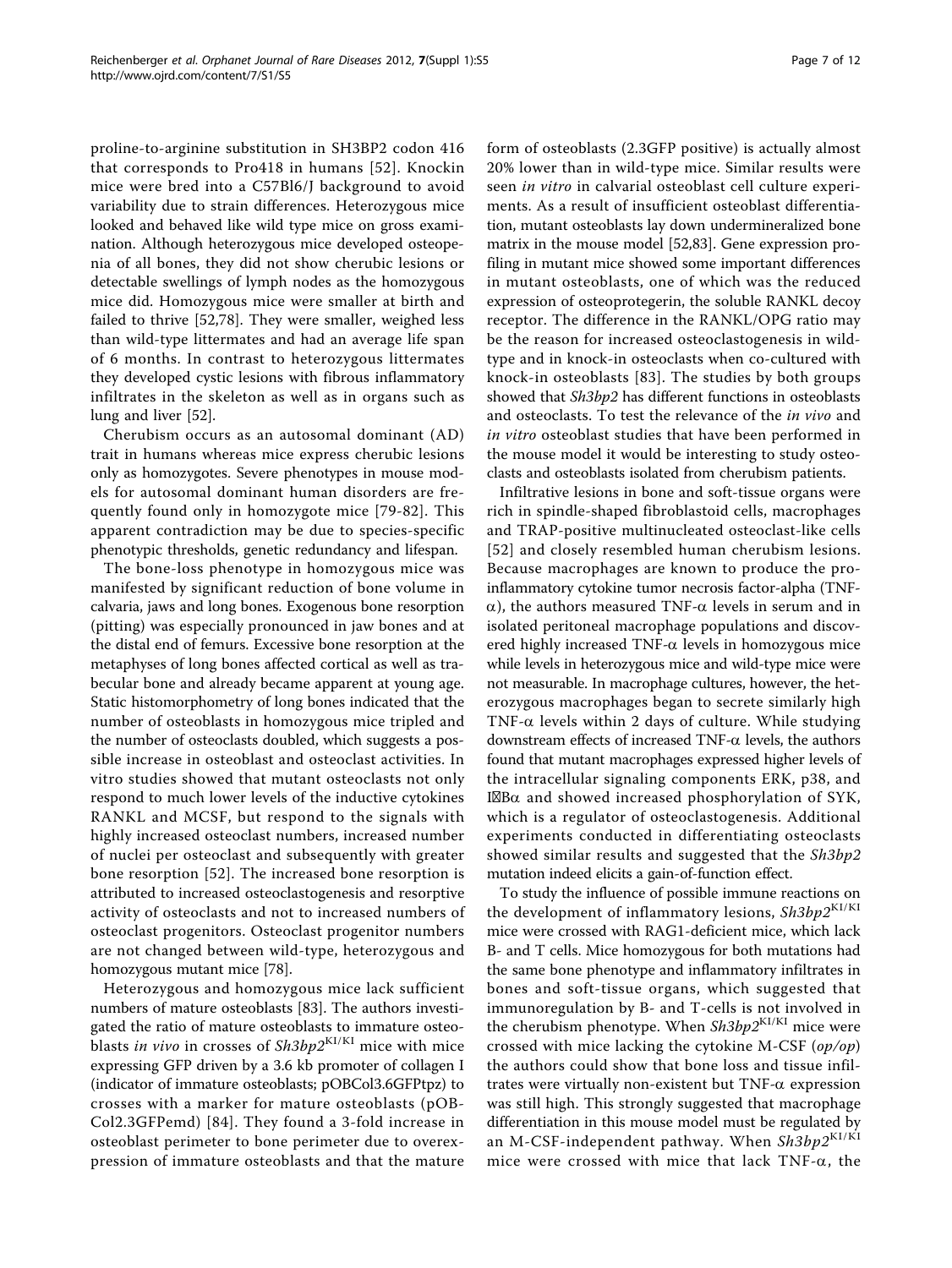infiltrative lesions disappeared and the bone phenotype was partially rescued, although bone marrow stromal cells from double mutants still responded with increased osteoclastogenesis to M-CSF and RANKL stimulation. The double mutant  $Sh3bp2^{K1/KI}$  /  $TNF-\alpha^{-/-}$  mice resembled heterozygote  $Sh3bp2^{K1/+}$  mice and had a normal life span.

These results point to the existence of at least 2 mechanisms that are involved in the phenotype of the  $Sh3bp2^{K1/KI}$  mouse. The authors hypothesize that the effect of the mutation elicits macrophage hyper-reactivity through ERK signaling via a positive autocrine feedback loop, which leads to the increased  $TNF-\alpha$  production and inflammatory reactions (Figure 3). The other effect is the generation of hyper-reactive osteoclasts via a Sykrelated pathway that leads to increased bone resorption. While TNF- $\alpha$  may have a direct effect on osteoblast differentiation in vivo, there is also a cell-autonomous effect on osteoblast precursors that can be seen when mutant osteoblasts are cultured in the absence of TNF- $\alpha$  producing cells [\[83](#page-11-0)].

As already discussed in the previous section, NFATc1 is a downstream target of RANKL signaling and a master regulator of osteoclastogenesis. The role of NFATc1 in the cherubism phenotype has been examined by crossing  $Sh3bp2^{K1/KI}$  mice with *Nfatc1* conditional knockout mice [[85](#page-11-0)]. Cre-mediated deletion of Nfatc1 with Mx1-Cre in all myeloid cells of 10-day-old mice resulted in an osteopetrotic phenotype due to lack of osteoclastogenesis. However, the skeletal  $Sh3bp2^{K1/KI}$  phenotype in double mutant mice was fully rescued in the absence of NFATc1 and the mice actually displayed an osteopetrosis-like phenotype. The authors showed that NFATc1 is a target of SH3bp2. NFATc1 is upregulated in RANKL/M-CSF-stimulated osteoclast precursors by mutant SH3BP2, which led to the formation of excessive numbers of osteoclasts. In the absence of NFATc1 there was no in vitro osteoclast formation. However, the  $Sh3bp2^{K1/K1}$  / Nfatc1<sup>-/-</sup> double mutants still developed inflammatory infiltrates in lungs, livers and other soft-tissue organs as TNF- $\alpha$  levels were still high in those mice.

These experiments confirmed that the  $\mathit{Sh3bp2}^{\rm KI/KI}$  phenotype is caused by at least two mechanisms. Mutant SH3BP2 stimulates excessive osteoclastogenesis by increasing NFATc1 expression, which leads to increased bone resorption. Since TNF- $\alpha$  levels are still high in double mutants but osteoclastogenesis is disrupted, one can conclude that any effect of TNF- $\alpha$  on bone resorption in the cherubism model must go through NFATc1 while signs of inflammatory reactions without osteoclast involvement are independent of NFATc1. TNF- $\alpha$  is regulated by SH3BP2 through a mechanism not involving NFATc1 but possibly other NFAT family members [[86\]](#page-11-0).

Aliprantis and coworkers also showed that NFATc1 has an inhibitory function on the expression of osteoprotegerin in stimulated bone marrow osteoclast precursor cells. It is still to be determined whether the reduced level of OPG in osteoblasts of Sh3bp2KI/KI mice [[83\]](#page-11-0) also depends on NFATc1.

Mice in which Sh3bp2 was ablated showed deficiencies mainly in the adaptive immune system. Sh3bp2 is required for functional B-cell receptor (BCR) signaling while it is not needed for T-cell receptor (TCR) signaling [[38\]](#page-10-0). The delayed B-cell response may be explained in part by reduced proliferation and increased apoptosis induced by B-cell receptor signaling [\[87](#page-11-0)]. Investigating skeletal

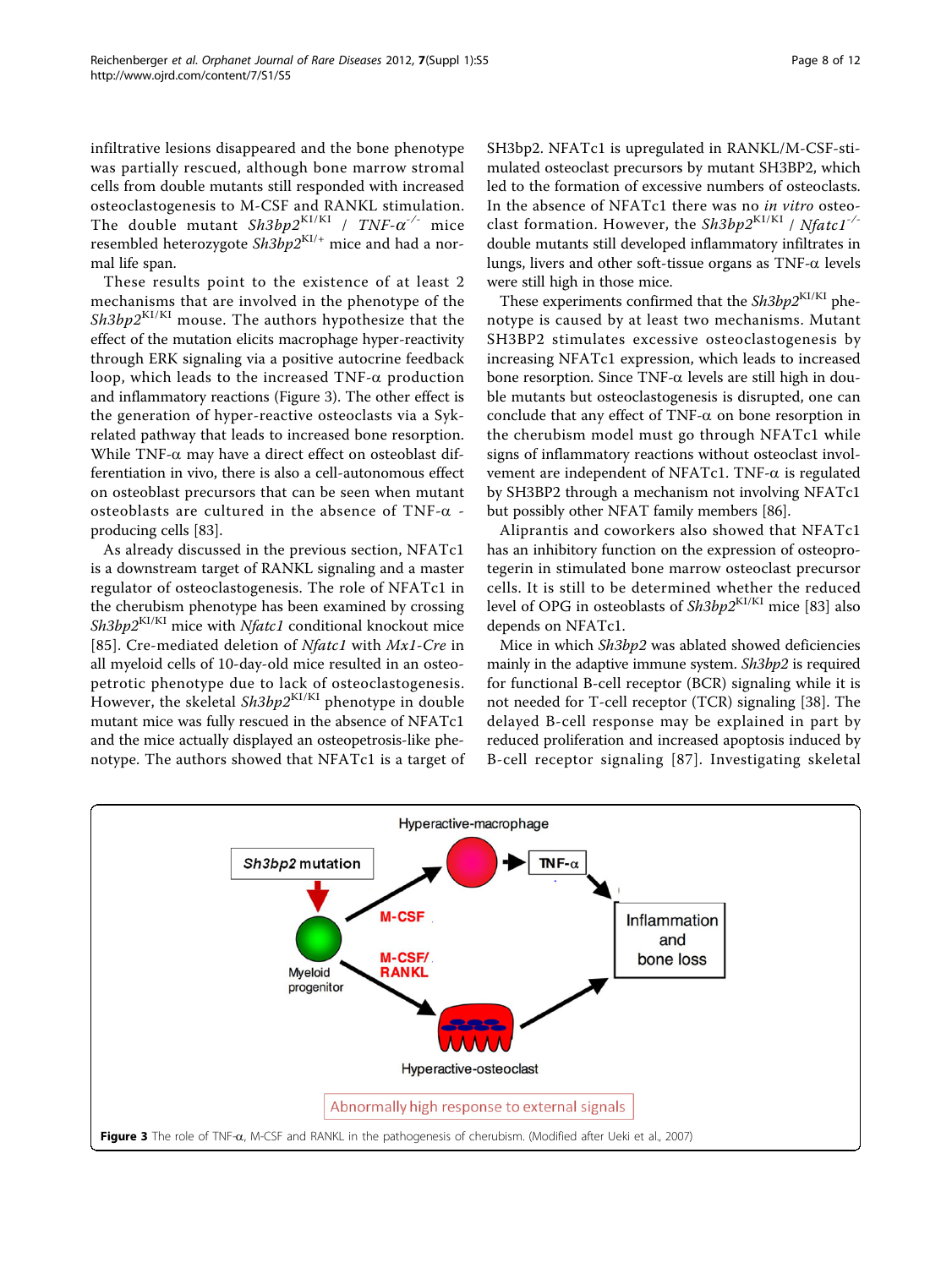responses to Sh3bp2 ablation may further illuminate the functions of Sh3bp2 although results have not yet been made public.

While initial investigations of the cherubism mouse model focused on the skeletal phenotype and abnormal osteoclast and osteoclast differentiation, it became soon apparent that the phenotype in the  $\mathit{Sh3bp2}^{\text{KI/KI}}$  mice is at least in part based on abnormal immune response. Then, Ueki and coworkers showed that the generalized chronic inflammation in the  $Sh3bp2^{KI/KI}$  mouse is elicited by TNF- $\alpha$  and is independent of B- or T-cell involvement. The disease phenotype can be transferred by myeloid cells (monocytes, macrophages) and it can therefore be argued that the disease phenotype is mediated by abnormal innate immune response and should be included in the list of autoinflammatory diseases with known genetic origin [\[88](#page-11-0)].

## Cherubism as an inflammatory disorder

Autoinflammatory disorders are defined by multisystem inflammation without the production of high-titer autoantibodies or identifiable pathogens [\[89-91](#page-11-0)]. Cherubism fulfills these criteria in the mouse model where infiltrating inflammatory lesions are found in many organs and in human patients where bone lesions are limited to the jaws but swelling of lymph nodes is found during or prior to cherubic episodes. Because the process is (at least in the mouse) driven by high levels of TNF- $\alpha$  it could be argued that cherubism is as much a systemic disorder of myeloid cells as it is a matrix disorder [[92\]](#page-11-0). Pro-TNF- $\alpha$  is a plasma membrane protein and the soluble form of TNF- $\alpha$  is released by matrix metalloproteinases. The various responses to membrane-associated and soluble TNF- $\alpha$  are elicited upon binding of TNF- $\alpha$ to its transmembrane receptors TNFR1 and TNFR2 and the subsequent activation of distinct signaling pathways [[93\]](#page-11-0).

TNF- $\alpha$  is also a key player in the host defense to bacterial, viral and parasitic infections [\[93\]](#page-11-0) where it mediates the normal response to the infective agent. However, excessive TNF- $\alpha$  expression or a temporally or spatially inappropriate expression can have damaging effects to the organism, which results in osteopenia and infiltrative inflammatory lesions in the  $Sh3bp2^{KI/KI}$  mouse.

It has long been hypothesized that the limitation of bone-resorptive lesions to the jaws in human cherubism patients is connected to rapid bone remodeling during the development and eruption of the secondary dentition in children [[2](#page-9-0),[11\]](#page-9-0). The bone remodeling needed in the process of tooth eruption elicits the expression and recruitment of a host of cytokines. It could be those cytokines and the hypersensitivity of myeloid cells that trigger a self-sustaining loop of TNF- $\alpha$  expression that leads to osteoclastogenesis, soft fibrous tissue proliferation and

swollen lymph nodes. In an ongoing study, Ueki and coworkers offer a new hypothesis for the restriction of cherubism lesions to the jaws. They suspect that the trigger for cherubism in patients that are heterozygous for a Sh3bp2 mutation could be a hyper-reactive host response to oral pathogens or physical damage that occurs on a regular basis in the oral cavity [\[94\]](#page-11-0).

Lipopolysaccharide (LPS) produced by Gram-negative commensal bacteria is known to induce osteoclastogenesis, TNF- $\alpha$  expression and bone loss [[95](#page-11-0)]. It is conceivable that cherubism patients are predisposed to osteolytic reactions in the jaws once a certain threshold for inducing agents (from intense bone remodeling in addition to commensal bacterial load) has been reached. LPS can enhance osteoclastogenesis in RANKL -induced osteoclast precursors [\[96](#page-11-0)]. LPS can also inhibit osteoblast differentiation [[97](#page-11-0),[98\]](#page-11-0) through the Toll-like receptor expressed on osteoblasts and its interaction with myeloid differentiation factor 88 (MyD88) [\[99](#page-11-0)]. The myeloid differentiation marker MyD88 is an adaptor protein that mediates host response to damage- and pathogen-associated molecular events. MyD88 is known to act downstream of Toll-like receptors and the interleukin-1 receptor by interacting with their intracellular Toll/IL-1 receptor homology domains [[100\]](#page-11-0). Current literature suggests that the role of MyD88 in LPS-stimulated osteoclastogenesis is mainly via RANKL stimulation in osteoblasts and by supporting the survival of differentiated osteoclasts [\[101\]](#page-11-0).

Ueki and coworkers are now investigating why crosses of  $Sh3bp2^{K1/KI}$  and MyD88 deficient mice show less inflammatory infiltrates in bone and other organs and significant improvement of facial swellings and bone resorption [[94\]](#page-11-0). While the importance of LPS or other bacterial products in this partial "rescue" is not yet known, it is obvious that MyD88 plays a major role in the cherubism phenotype of the mouse model and MyD88-independent pathways are likely to contribute as well. Future research will show whether this TLR/IF-1 pathway is needed only for the early stage of cherubism to generate sufficient pro-inflammatory signals and whether some auto-stimulatory loop takes over or whether it is required to maintain the phenotype. Whatever the outcome of this exciting work in progress may be, it is likely to lead to new targets for treatment or prevention of cherubism.

This review covers the current knowledge on genetic and molecular aspects of SH3BP2 and the lessons from mouse models. While it is evident that SH3BP2 is an important player in bone remodeling in the mouse and that SH3BP2 acts through NFATc1 to stimulate osteoclastogenesis, other details of the SH3BP2/ NFATc1 axis are still elusive. Inflammatory responses elicited by the Pro416 mutation in the Sh3bp2 knock-in mouse are independent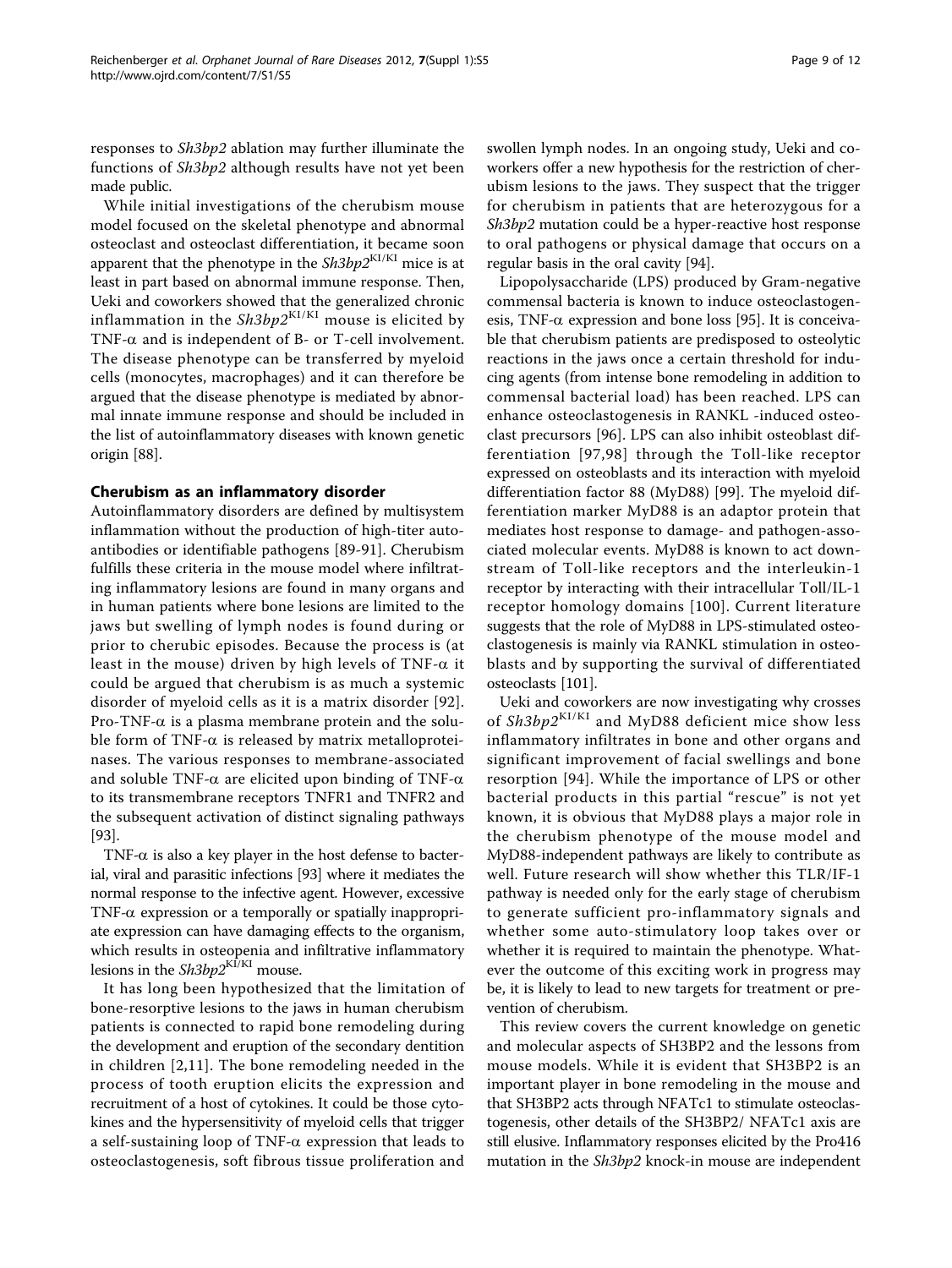<span id="page-9-0"></span>or accompanied by submandibular lymph node swelling, which has not yet been thoroughly investigated. Further immunologic research is needed to study the initiation of bone resorption in the mouse model and how the extraskeletal inflammatory infiltrations develop. The ultimate goal is to test those findings in cherubism patients and to identify ways to treat or better still, to prevent the disease.

#### Abbreviations

kDa: kiloDalton; aa: amino acid; SH3BP2: src homology 3 binding protein 2; PH: pleckstrin homology domain; PR: proline-rich domain; SH2: Srchomology 2 domain; Tyr: Tyrosine; Glu: Glutamic Acid; Asn: Asparagine; NS/ MGCLS: Noonan syndrome/multiple giant-cell lesion syndrome; PTPN11: gene encoding the protein tyrosine phosphatase (PTP) Shp2; SOS1: gene encoding the son of sevenless homolog 1 protein; CGCL: central giant cell lesion; NFAT: nuclear factor of activated T cells; PLCγ: phospholipase Cγ; TRAP: tartrate resistant acid phosphatase; sRANKL: soluble receptor activator of NFκB ligand; OPG: osteoprotegerin; TNF-α: tumor necrosis factor-alpha; ERK: extracellular-signal-regulated kinases; SFK: src family kinase; GFP: green fluorescent protein; Jurkat T Ag: Jurkat T Antigen; NFAT-luc: NFAT luciferase; WT: wild-type; OMIM: online mendelian inheritance in man; M-CSF: macrophage-colony stimulating factor; PKC: protein kinase C; TNFR: tumor necrosis factor receptor; BMM: bone marrow macrophages; ITAM: immunoreceptor tyrosine-based activating motifs; MYD88: myeloid differentiation primary response gene (88).

#### Acknowledgments

This article was developed as part of the Proceedings of the International Meeting on Fibrous Dysplasia/McCune-Albright Syndrome and Cherubism that took place at the National Institutes of Health, Bethesda, MD, October 3-5, 2010. The meeting was supported by funding from the National Institute of Dental and Craniofacial Research and Office of Rare Diseases, NIH, and the Fibrous Dysplasia Foundation. The publication of this manuscript was supported by the Fibrous Dysplasia Foundation and an unrestricted grant from Zimmer, Inc.

This article has been published as part of Orphanet Journal of Rare Diseases Volume 7 Supplement 1, 2012: International Meeting on Fibrous Dysplasia/ McCune-Albright Syndrome and Cherubism. The full contents of the supplement are available online at<http://www.ojrd.com/supplements/7/S1>. Publication of the proceedings was funded by the Fibrous Dysplasia Foundation and an unrestricted grant from Zimmer.

#### Author details

<sup>1</sup>University of Connecticut Health Center, Department of Reconstructive Sciences, Center for Regenerative Medicine and Skeletal Development, Farmington, CT, USA. <sup>2</sup>Division of Endocrinology and Diabetes, The Children's Hospital of Philadelphia and Department of Pediatrics, University of Pennsylvania School of Medicine, Philadelphia, PA, USA. <sup>3</sup>Department of Developmental Biology, Harvard School of Dental Medicine, Boston, MA, USA. <sup>4</sup>Department of Oral and Maxillofacial Surgery, Massachusetts General Hospital, Harvard School of Dental Medicine, Boston, MA, USA. <sup>5</sup>The Departments of Orthopaedic Surgery and Biomedical Engineering, Cleveland Clinic Lerner Research Institute, Cleveland, OH, USA.

#### Authors' contributions

EJR and SL have drafted the manuscript. All authors were involved in the critical review of the manuscript. All authors read and approved the final manuscript.

#### Competing interests

The authors declare that they have no competing interests.

Published: 24 May 2012

#### References

- 1. Jones WA: Familial multilocular cystic disease of the jaws. American Journal of Cancer 1933, 17:946-950.
- 2. Jones WA, Gerrie J, Pritchard J: Cherubism-[familial fibrous dysplasia of](http://www.ncbi.nlm.nih.gov/pubmed/14778852?dopt=Abstract) [the jaws.](http://www.ncbi.nlm.nih.gov/pubmed/14778852?dopt=Abstract) *J Bone Joint Surg Br* 1950, 32-B:334-347.
- Papadaki ME, Lietman SA, Levine MA, Olsen BR, Kaban LB, Reichenberger EJ: Cherubism: Best Clinical Practice Orphanet. Orphanet Journal of Rare Diseases 2012, 7(Suppl 1):S6.
- 4. Anderson DE, McClendon JL: Cherubism hereditary fibrous dysplasia of the jaws. I. Genetic considerations. Oral Surgery Oral Medicine Oral Pathology 1962, 15:5-16.
- 5. Von Wowern N: [Cherubism: a 36-year long-term follow-up of 2](http://www.ncbi.nlm.nih.gov/pubmed/11113824?dopt=Abstract) [generations in different families and review of the literature.](http://www.ncbi.nlm.nih.gov/pubmed/11113824?dopt=Abstract) Oral Surg Oral Med Oral Pathol Oral Radiol Endod 2000, 90:765-772.
- 6. Tiziani V, Reichenberger E, Buzzo CL, Niazi S, Fukai N, Stiller M, Peters H, Salzano FM, Raposo do Amaral CM, Olsen BR: [The gene for cherubism](http://www.ncbi.nlm.nih.gov/pubmed/10364528?dopt=Abstract) [maps to chromosome 4p16.](http://www.ncbi.nlm.nih.gov/pubmed/10364528?dopt=Abstract) Am J Hum Genet 1999, 65:158-166.
- 7. Mangion J, Rahman N, Edkins S, Barfoot R, Nguyen T, Sigurdsson A, Townend JV, Fitzpatrick DR, Flanagan AM, Stratton MR: [The gene for](http://www.ncbi.nlm.nih.gov/pubmed/10364527?dopt=Abstract) [cherubism maps to chromosome 4p16.3.](http://www.ncbi.nlm.nih.gov/pubmed/10364527?dopt=Abstract) American Journal of Human Genetics 1999, 65:151-157.
- 8. Hadano S, Ishida Y, Ikeda JE: [The primary structure and genomic](http://www.ncbi.nlm.nih.gov/pubmed/9734812?dopt=Abstract) [organization of five novel transcripts located close to the Huntington](http://www.ncbi.nlm.nih.gov/pubmed/9734812?dopt=Abstract)'s [disease gene on human chromosome 4p16.3.](http://www.ncbi.nlm.nih.gov/pubmed/9734812?dopt=Abstract) DNA Res 1998, 5:177-186.
- Zollino M, DS C, Zampino G, Mastroiacovo P, Wright TJ, Sorge G, Selicorni A, Tenconi R, Zappala A, Battaglia A, Di Rocco M, Palka G, Pallotta R, Altherr MR, Neri G: [Genotype-phenotype correlations and](http://www.ncbi.nlm.nih.gov/pubmed/10995514?dopt=Abstract) [clinical diagnostic criteria in wolf-hirschhorn syndrome.](http://www.ncbi.nlm.nih.gov/pubmed/10995514?dopt=Abstract) Am J Med Genet 2000, 94:254-261.
- 10. Bell SM, Shaw M, Jou YS, Myers RM, Knowles MA: [Identification and](http://www.ncbi.nlm.nih.gov/pubmed/9299232?dopt=Abstract) [characterization of the human homologue of SH3BP2, an SH3 binding](http://www.ncbi.nlm.nih.gov/pubmed/9299232?dopt=Abstract) [domain protein within a common region of deletion at 4p16.3 involved](http://www.ncbi.nlm.nih.gov/pubmed/9299232?dopt=Abstract) [in bladder cancer.](http://www.ncbi.nlm.nih.gov/pubmed/9299232?dopt=Abstract) Genomics 1997, 44:163-170.
- 11. Ueki Y, Tiziani V, Santanna C, et al: [Mutations in the gene encoding c-Abl](http://www.ncbi.nlm.nih.gov/pubmed/11381256?dopt=Abstract)[binding protein SH3BP2 cause cherubism.](http://www.ncbi.nlm.nih.gov/pubmed/11381256?dopt=Abstract) Nat Genet 2001, 28:125-126.
- 12. Ren R, Mayer BJ, Cicchetti P, Baltimore D: [Identification of a ten-amino](http://www.ncbi.nlm.nih.gov/pubmed/8438166?dopt=Abstract) [acid proline-rich SH3 binding site.](http://www.ncbi.nlm.nih.gov/pubmed/8438166?dopt=Abstract) Science 1993, 259:1157-1161.
- 13. Deckert M, Rottapel R: [The adapter 3BP2: how it plugs into leukocyte](http://www.ncbi.nlm.nih.gov/pubmed/16802602?dopt=Abstract) [signaling.](http://www.ncbi.nlm.nih.gov/pubmed/16802602?dopt=Abstract) Adv Exp Med Biol 2006, 584:107-114.
- 14. Le Bras S, Foucault I, Foussat A, Brignone C, Acuto O, Deckert M: [Recruitment of the actin-binding protein HIP-55 to the immunological](http://www.ncbi.nlm.nih.gov/pubmed/14729663?dopt=Abstract) [synapse regulates T cell receptor signaling and endocytosis.](http://www.ncbi.nlm.nih.gov/pubmed/14729663?dopt=Abstract) J Biol Chem 2004, 279:15550-15560.
- 15. Le Bras S, Moon C, Foucault I, Breittmayer JP, Deckert M: [Abl-SH3 binding](http://www.ncbi.nlm.nih.gov/pubmed/17306257?dopt=Abstract) [protein 2, 3BP2, interacts with CIN85 and HIP-55.](http://www.ncbi.nlm.nih.gov/pubmed/17306257?dopt=Abstract) FEBS Lett 2007, 581:967-974.
- 16. Lietman SA, Kalinchinko N, Deng X, Kohanski R, Levine MA: [Identification](http://www.ncbi.nlm.nih.gov/pubmed/16786512?dopt=Abstract) [of a novel mutation of SH3BP2 in cherubism and demonstration that](http://www.ncbi.nlm.nih.gov/pubmed/16786512?dopt=Abstract) [SH3BP2 mutations lead to increased NFAT activation.](http://www.ncbi.nlm.nih.gov/pubmed/16786512?dopt=Abstract) Hum Mutat 2006, 27:717-718.
- 17. de Lange J, van Maarle MC, van den Akker HP, Redeker EJ: [A new](http://www.ncbi.nlm.nih.gov/pubmed/17321449?dopt=Abstract) [mutation in the SH3BP2 gene showing reduced penetrance in a family](http://www.ncbi.nlm.nih.gov/pubmed/17321449?dopt=Abstract) [affected with cherubism.](http://www.ncbi.nlm.nih.gov/pubmed/17321449?dopt=Abstract) Oral Surg Oral Med Oral Pathol Oral Radiol Endod 2007, 103:378-381.
- 18. Lo B, Faiyaz-Ul-Haque M, Kennedy S, Aviv R, Tsui LC, Teebi AS: [Novel](http://www.ncbi.nlm.nih.gov/pubmed/12900899?dopt=Abstract) [mutation in the gene encoding c-Abl-binding protein SH3BP2 causes](http://www.ncbi.nlm.nih.gov/pubmed/12900899?dopt=Abstract) [cherubism.](http://www.ncbi.nlm.nih.gov/pubmed/12900899?dopt=Abstract) Am J Med Genet A 2003, 121A:37-40.
- 19. Li CY, Yu SF: [A novel mutation in the SH3BP2 gene causes cherubism:](http://www.ncbi.nlm.nih.gov/pubmed/17147794?dopt=Abstract) [case report.](http://www.ncbi.nlm.nih.gov/pubmed/17147794?dopt=Abstract) BMC Med Genet 2006, 7:84.
- 20. Carvalho VM, Perdigao PF, Amaral FR, de Souza PE, De Marco L, Gomez RS: [Novel mutations in the SH3BP2 gene associated with sporadic central](http://www.ncbi.nlm.nih.gov/pubmed/19017279?dopt=Abstract) [giant cell lesions and cherubism.](http://www.ncbi.nlm.nih.gov/pubmed/19017279?dopt=Abstract) Oral Dis 2009, 15:106-110.
- 21. Carvalho VM, Perdigao PF, Pimenta FJ, de Souza PE, Gomez RS, De Marco L: [A novel mutation of the SH3BP2 gene in an aggressive case of](http://www.ncbi.nlm.nih.gov/pubmed/17368082?dopt=Abstract) [cherubism.](http://www.ncbi.nlm.nih.gov/pubmed/17368082?dopt=Abstract) Oral Oncol 2008, 44:153-155.
- 22. Silva EC, de Souza PE, Barreto DC, Dias RP, Gomez RS: [An extreme case of](http://www.ncbi.nlm.nih.gov/pubmed/11883969?dopt=Abstract) [cherubism.](http://www.ncbi.nlm.nih.gov/pubmed/11883969?dopt=Abstract) Br J Oral Maxillofac Surg 2002, 40:45-48.
- 23. Cohen MM Jr., Gorlin RJ: [Noonan-like/multiple giant cell lesion syndrome.](http://www.ncbi.nlm.nih.gov/pubmed/1897569?dopt=Abstract) Am J Med Genet 1991, 40:159-166.
- 24. Tartaglia M, Kalidas K, Shaw A, et al: [PTPN11 mutations in Noonan](http://www.ncbi.nlm.nih.gov/pubmed/11992261?dopt=Abstract) [syndrome: molecular spectrum, genotype-phenotype correlation, and](http://www.ncbi.nlm.nih.gov/pubmed/11992261?dopt=Abstract) [phenotypic heterogeneity.](http://www.ncbi.nlm.nih.gov/pubmed/11992261?dopt=Abstract) Am J Hum Genet 2002, 70:1555-1563.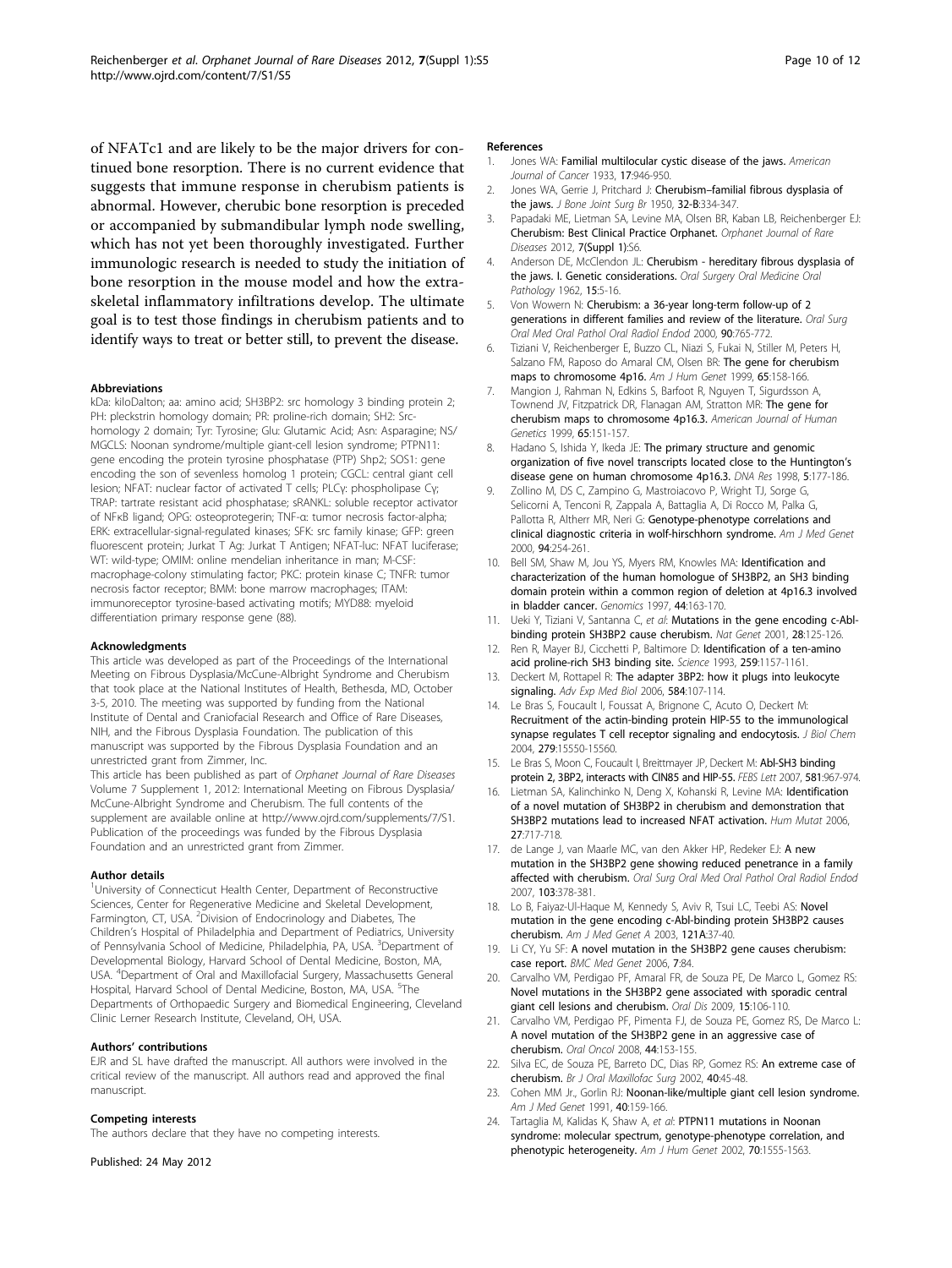- <span id="page-10-0"></span>25. Tartaglia M, Zampino G, Gelb BD: [Noonan syndrome: clinical aspects and](http://www.ncbi.nlm.nih.gov/pubmed/20648242?dopt=Abstract) [molecular pathogenesis.](http://www.ncbi.nlm.nih.gov/pubmed/20648242?dopt=Abstract) Mol Syndromol 2010, 1:2-26.
- 26. Bufalino A, Carrera M, Carlos R, Coletta RD: [Giant cell lesions in noonan](http://www.ncbi.nlm.nih.gov/pubmed/20383758?dopt=Abstract) [syndrome: case report and review of the literature.](http://www.ncbi.nlm.nih.gov/pubmed/20383758?dopt=Abstract) Head Neck Pathol 2010, 4:174-177.
- 27. Jafarov T, Ferimazova N, Reichenberger E: [Noonan-like syndrome](http://www.ncbi.nlm.nih.gov/pubmed/15996221?dopt=Abstract) [mutations in PTPN11 in patients diagnosed with cherubism.](http://www.ncbi.nlm.nih.gov/pubmed/15996221?dopt=Abstract) Clin Genet 2005, 68:190-191.
- 28. Lee JS, Tartaglia M, Gelb BD, Fridrich K, Sachs S, Stratakis CA, Muenke M, Robey PG, Collins MT, Slavotinek A: [Phenotypic and genotypic](http://www.ncbi.nlm.nih.gov/pubmed/15689434?dopt=Abstract) [characterisation of Noonan-like/multiple giant cell lesion syndrome.](http://www.ncbi.nlm.nih.gov/pubmed/15689434?dopt=Abstract) J Med Genet 2005, 42:e11.
- 29. Sarkozy A, Obregon MG, Conti E, Esposito G, Mingarelli R, Pizzuti A, Dallapiccola B: [A novel PTPN11 gene mutation bridges Noonan](http://www.ncbi.nlm.nih.gov/pubmed/15470362?dopt=Abstract) [syndrome, multiple lentigines/LEOPARD syndrome and Noonan-like/](http://www.ncbi.nlm.nih.gov/pubmed/15470362?dopt=Abstract) [multiple giant cell lesion syndrome.](http://www.ncbi.nlm.nih.gov/pubmed/15470362?dopt=Abstract) Eur J Hum Genet 2004, 12:1069-1072.
- 30. Beneteau C, Cave H, Moncla A, Dorison N, Munnich A, Verloes A, Leheup B: [SOS1 and PTPN11 mutations in five cases of Noonan syndrome with](http://www.ncbi.nlm.nih.gov/pubmed/19352411?dopt=Abstract) [multiple giant cell lesions.](http://www.ncbi.nlm.nih.gov/pubmed/19352411?dopt=Abstract) Eur J Hum Genet 2009, 17:1216-1221.
- 31. Hanna N, Parfait B, Talaat IM, Vidaud M, Elsedfy HH: [SOS1: a new player in](http://www.ncbi.nlm.nih.gov/pubmed/19438935?dopt=Abstract) [the Noonan-like/multiple giant cell lesion syndrome.](http://www.ncbi.nlm.nih.gov/pubmed/19438935?dopt=Abstract) Clin Genet 2009, 75:568-571.
- 32. van Capelle CI, Hogeman PH, van der Sijs-Bos CJ, Heggelman BG, Idowu B, Slootweg PJ, Wittkampf AR, Flanagan AM: [Neurofibromatosis presenting](http://www.ncbi.nlm.nih.gov/pubmed/17120035?dopt=Abstract) [with a cherubism phenotype.](http://www.ncbi.nlm.nih.gov/pubmed/17120035?dopt=Abstract) Eur J Pediatr 2007, 166:905-909.
- 33. Ruggieri M, Pavone V, Polizzi A, Albanese S, Magro G, Merino M, Duray PH: [Unusual form of recurrent giant cell granuloma of the mandible and](http://www.ncbi.nlm.nih.gov/pubmed/9927083?dopt=Abstract) [lower extremities in a patient with neurofibromatosis type 1.](http://www.ncbi.nlm.nih.gov/pubmed/9927083?dopt=Abstract) Oral Surg Oral Med Oral Pathol Oral Radiol Endod 1999, 87:67-72.
- 34. De Luca A, Bottillo I, Sarkozy A, et al: [NF1 gene mutations represent the](http://www.ncbi.nlm.nih.gov/pubmed/16380919?dopt=Abstract) [major molecular event underlying neurofibromatosis-Noonan syndrome.](http://www.ncbi.nlm.nih.gov/pubmed/16380919?dopt=Abstract) Am J Hum Genet 2005, 77:1092-1101.
- 35. Bertola DR, Pereira AC, Passetti F, de Oliveira PS, Messiaen L, Gelb BD, Kim CA, Krieger JE: [Neurofibromatosis-Noonan syndrome: molecular](http://www.ncbi.nlm.nih.gov/pubmed/15948193?dopt=Abstract) [evidence of the concurrence of both disorders in a patient.](http://www.ncbi.nlm.nih.gov/pubmed/15948193?dopt=Abstract) Am J Med Genet A 2005, 136:242-245.
- 36. Stamm S, Riethoven JJ, Le Texier V, Gopalakrishnan C, Kumanduri V, Tang Y, Barbosa-Morais NL, Thanaraj TA: [ASD: a bioinformatics resource on](http://www.ncbi.nlm.nih.gov/pubmed/16381912?dopt=Abstract) [alternative splicing.](http://www.ncbi.nlm.nih.gov/pubmed/16381912?dopt=Abstract) Nucleic Acids Res 2006, 34:D46-55.
- 37. Proulx-Bonneau S, Guezquez A, Annabi B: [A concerted HIF-1](http://www.ncbi.nlm.nih.gov/pubmed/21738685?dopt=Abstract)a/MT1-MMP [signalling axis regulates the expression of the 3BP2 adaptor protein in](http://www.ncbi.nlm.nih.gov/pubmed/21738685?dopt=Abstract) [hypoxic mesenchymal stromal cells.](http://www.ncbi.nlm.nih.gov/pubmed/21738685?dopt=Abstract) PLoS One 2011, 6:e21511.
- 38. de la Fuente MA, Kumar L, Lu B, Geha RS: [3BP2 deficiency impairs the](http://www.ncbi.nlm.nih.gov/pubmed/16809760?dopt=Abstract) [response of B cells, but not T cells, to antigen receptor ligation.](http://www.ncbi.nlm.nih.gov/pubmed/16809760?dopt=Abstract) Mol Cell Biol 2006, 26:5214-5225.
- 39. Foucault I, Le Bras S, Charvet C, Moon C, Altman A, Deckert M: [The adaptor](http://www.ncbi.nlm.nih.gov/pubmed/15345594?dopt=Abstract) [protein 3BP2 associates with VAV guanine nucleotide exchange factors](http://www.ncbi.nlm.nih.gov/pubmed/15345594?dopt=Abstract) [to regulate NFAT activation by the B-cell antigen receptor.](http://www.ncbi.nlm.nih.gov/pubmed/15345594?dopt=Abstract) Blood 2005, 105:1106-1113.
- 40. Foucault I, Liu YC, Bernard A, Deckert M: [The chaperone protein 14-3-3](http://www.ncbi.nlm.nih.gov/pubmed/12501243?dopt=Abstract) [interacts with 3BP2/SH3BP2 and regulates its adapter function.](http://www.ncbi.nlm.nih.gov/pubmed/12501243?dopt=Abstract) J Biol Chem 2003, 278:7146-7153.
- 41. Jevremovic D, Billadeau DD, Schoon RA, Dick CJ, Leibson PJ: [Regulation of](http://www.ncbi.nlm.nih.gov/pubmed/11390470?dopt=Abstract) [NK cell-mediated cytotoxicity by the adaptor protein 3BP2.](http://www.ncbi.nlm.nih.gov/pubmed/11390470?dopt=Abstract) J Immunol 2001, 166:7219-7228.
- 42. Maeno K, Sada K, Kyo S, Miah SM, Kawauchi-Kamata K, Qu X, Shi Y, Yamamura H: [Adaptor protein 3BP2 is a potential ligand of Src](http://www.ncbi.nlm.nih.gov/pubmed/12709437?dopt=Abstract) [homology 2 and 3 domains of Lyn protein-tyrosine kinase.](http://www.ncbi.nlm.nih.gov/pubmed/12709437?dopt=Abstract) J Biol Chem 2003, 278:24912-24920.
- 43. Sada K, Miah SM, Maeno K, Kyo S, Qu X, Yamamura H: [Regulation of](http://www.ncbi.nlm.nih.gov/pubmed/12200378?dopt=Abstract) [FcepsilonRI-mediated degranulation by an adaptor protein 3BP2 in rat](http://www.ncbi.nlm.nih.gov/pubmed/12200378?dopt=Abstract) [basophilic leukemia RBL-2H3 cells.](http://www.ncbi.nlm.nih.gov/pubmed/12200378?dopt=Abstract) Blood 2002, 100:2138-2144.
- 44. Deckert M, Tartare-Deckert S, Hernandez J, Rottapel R, Altman A: [Adaptor](http://www.ncbi.nlm.nih.gov/pubmed/9846481?dopt=Abstract) [function for the Syk kinases-interacting protein 3BP2 in IL-2 gene](http://www.ncbi.nlm.nih.gov/pubmed/9846481?dopt=Abstract) [activation.](http://www.ncbi.nlm.nih.gov/pubmed/9846481?dopt=Abstract) Immunity 1998, 9:595-605.
- 45. Faccio R, Teitelbaum SL, Fujikawa K, Chappel J, Zallone A, Tybulewicz VL, Ross FP, Swat W: [Vav3 regulates osteoclast function and bone mass.](http://www.ncbi.nlm.nih.gov/pubmed/15711558?dopt=Abstract) Nat Med 2005, 11:284-290.
- 46. Qu X, Kawauchi-Kamata K, Miah SM, Hatani T, Yamamura H, Sada K: [Tyrosine phosphorylation of adaptor protein 3BP2 induces T cell](http://www.ncbi.nlm.nih.gov/pubmed/15751964?dopt=Abstract)

[receptor-mediated activation of transcription factor.](http://www.ncbi.nlm.nih.gov/pubmed/15751964?dopt=Abstract) Biochemistry 2005, 44:3891-3898.

- 47. Zou W, Teitelbaum SL: [Integrins, growth factors, and the osteoclast](http://www.ncbi.nlm.nih.gov/pubmed/20392214?dopt=Abstract) [cytoskeleton.](http://www.ncbi.nlm.nih.gov/pubmed/20392214?dopt=Abstract) Ann N Y Acad Sci 2010, 1192:27-31.
- 48. Chiusaroli R, Sanjay A, Henriksen K, Engsig MT, Horne WC, Gu H, Baron R: [Deletion of the gene encoding c-Cbl alters the ability of osteoclasts to](http://www.ncbi.nlm.nih.gov/pubmed/14499658?dopt=Abstract) [migrate, delaying resorption and ossification of cartilage during the](http://www.ncbi.nlm.nih.gov/pubmed/14499658?dopt=Abstract) [development of long bones.](http://www.ncbi.nlm.nih.gov/pubmed/14499658?dopt=Abstract) Dev Biol 2003, 261:537-547.
- 49. Peruzzi G, Molfetta R, Gasparrini F, Vian L, Morrone S, Piccoli M, Frati L, Santoni A, Paolini R: [The adaptor molecule CIN85 regulates Syk tyrosine](http://www.ncbi.nlm.nih.gov/pubmed/17675467?dopt=Abstract) [kinase level by activating the ubiquitin-proteasome degradation](http://www.ncbi.nlm.nih.gov/pubmed/17675467?dopt=Abstract) [pathway.](http://www.ncbi.nlm.nih.gov/pubmed/17675467?dopt=Abstract) J Immunol 2007, 179:2089-2096.
- 50. Yu Z, Maoui M, Zhao ZJ, Li Y, Shen SH: [SHP-1 dephosphorylates 3BP2 and](http://www.ncbi.nlm.nih.gov/pubmed/16649996?dopt=Abstract) [potentially downregulates 3BP2-mediated T cell antigen receptor](http://www.ncbi.nlm.nih.gov/pubmed/16649996?dopt=Abstract) [signaling.](http://www.ncbi.nlm.nih.gov/pubmed/16649996?dopt=Abstract) FEBS J 2006, 273:2195-2205.
- 51. Saborit-Villarroya I, Del Valle JM, Romero X, Esplugues E, Lauzurica P, Engel P, Martin M: [The adaptor protein 3BP2 binds human CD244 and](http://www.ncbi.nlm.nih.gov/pubmed/16177062?dopt=Abstract) links [this receptor to Vav signaling, ERK activation, and NK cell killing.](http://www.ncbi.nlm.nih.gov/pubmed/16177062?dopt=Abstract) J Immunol 2005, 175:4226-4235.
- 52. Ueki Y, Lin CY, Senoo M, et al: [Increased Myeloid Cell Responses to M-CSF](http://www.ncbi.nlm.nih.gov/pubmed/17218256?dopt=Abstract) [and RANKL Cause Bone Loss and Inflammation in SH3BP2](http://www.ncbi.nlm.nih.gov/pubmed/17218256?dopt=Abstract) "Cherubism" [Mice.](http://www.ncbi.nlm.nih.gov/pubmed/17218256?dopt=Abstract) Cell 2007, 128:71-83.
- 53. GuezGuez A, Prod'homme V, Mouska X, Baudot A, Blin-Wakkach C, Rottapel R, Deckert M: [3BP2 Adapter protein is required for receptor](http://www.ncbi.nlm.nih.gov/pubmed/20439986?dopt=Abstract) [activator of NFkappaB ligand \(RANKL\)-induced osteoclast differentiation](http://www.ncbi.nlm.nih.gov/pubmed/20439986?dopt=Abstract) [of RAW264.7 cells.](http://www.ncbi.nlm.nih.gov/pubmed/20439986?dopt=Abstract) J Biol Chem 2010, 285:20952-20963.
- Bergemann AD, Cole F, Hirschhorn K: [The etiology of Wolf-Hirschhorn](http://www.ncbi.nlm.nih.gov/pubmed/15734578?dopt=Abstract) [syndrome.](http://www.ncbi.nlm.nih.gov/pubmed/15734578?dopt=Abstract) Trends Genet 2005, 21:188-195.
- Battaglia A, Carey JC: [Health supervision and anticipatory guidance of](http://www.ncbi.nlm.nih.gov/pubmed/10559766?dopt=Abstract) [individuals with Wolf-Hirschhorn syndrome.](http://www.ncbi.nlm.nih.gov/pubmed/10559766?dopt=Abstract) Am J Med Genet 1999, 89:111-115.
- 56. Battaglia A, Carey JC, Cederholm P, Viskochil DH, Brothman AR, Galasso C: [Natural history of Wolf-Hirschhorn syndrome: experience with 15 cases.](http://www.ncbi.nlm.nih.gov/pubmed/10103318?dopt=Abstract) Pediatrics 1999, 103:830-836.
- 57. Takayanagi H, Kim S, Koga T, et al: [Induction and activation of the](http://www.ncbi.nlm.nih.gov/pubmed/12479813?dopt=Abstract) [transcription factor NFATc1 \(NFAT2\) integrate RANKL signaling in](http://www.ncbi.nlm.nih.gov/pubmed/12479813?dopt=Abstract) [terminal differentiation of osteoclasts.](http://www.ncbi.nlm.nih.gov/pubmed/12479813?dopt=Abstract) Dev Cell 2002, 3:889-901.
- 58. Ishida N, Hayashi K, Hoshijima M, Ogawa T, Koga S, Miyatake Y, Kumegawa M, Kimura T, Takeya T: [Large scale gene expression analysis of](http://www.ncbi.nlm.nih.gov/pubmed/12171919?dopt=Abstract) [osteoclastogenesis in vitro and elucidation of NFAT2 as a key regulator.](http://www.ncbi.nlm.nih.gov/pubmed/12171919?dopt=Abstract) J Biol Chem 2002, 277:41147-41156.
- 59. Hirotani H, Tuohy NA, Woo JT, Stern PH, Clipstone NA: [The calcineurin/](http://www.ncbi.nlm.nih.gov/pubmed/14722106?dopt=Abstract) [nuclear factor of activated T cells signaling pathway regulates](http://www.ncbi.nlm.nih.gov/pubmed/14722106?dopt=Abstract) [osteoclastogenesis in RAW264.7 cells.](http://www.ncbi.nlm.nih.gov/pubmed/14722106?dopt=Abstract) J Biol Chem 2004, 279:13984-13992.
- 60. Bellows CG, Ishida H, Aubin JE, Heersche JN: [Parathyroid hormone](http://www.ncbi.nlm.nih.gov/pubmed/2174346?dopt=Abstract) [reversibly suppresses the differentiation of osteoprogenitor cells into](http://www.ncbi.nlm.nih.gov/pubmed/2174346?dopt=Abstract) [functional osteoblasts.](http://www.ncbi.nlm.nih.gov/pubmed/2174346?dopt=Abstract) Endocrinology 1990, 127:3111-3116.
- 61. Komarova SV, Pereverzev A, Shum JW, Sims SM, Dixon SJ: [Convergent](http://www.ncbi.nlm.nih.gov/pubmed/15695591?dopt=Abstract) [signaling by acidosis and receptor activator of NF-kappaB ligand](http://www.ncbi.nlm.nih.gov/pubmed/15695591?dopt=Abstract) [\(RANKL\) on the calcium/calcineurin/NFAT pathway in osteoclasts.](http://www.ncbi.nlm.nih.gov/pubmed/15695591?dopt=Abstract) Proc Natl Acad Sci U S A 2005, 102:2643-2648.
- 62. Uhlen P, Burch PM, Zito CI, Estrada M, Ehrlich BE, Bennett AM: [Gain-of](http://www.ncbi.nlm.nih.gov/pubmed/16461457?dopt=Abstract)[function/Noonan syndrome SHP-2/Ptpn11 mutants enhance calcium](http://www.ncbi.nlm.nih.gov/pubmed/16461457?dopt=Abstract) [oscillations and impair NFAT signaling.](http://www.ncbi.nlm.nih.gov/pubmed/16461457?dopt=Abstract) Proc Natl Acad Sci U S A 2006, 103:2160-2165.
- 63. Takayanagi H: [Mechanistic insight into osteoclast differentiation in](http://www.ncbi.nlm.nih.gov/pubmed/15776286?dopt=Abstract) [osteoimmunology.](http://www.ncbi.nlm.nih.gov/pubmed/15776286?dopt=Abstract) J Mol Med 2005, 83:170-179.
- 64. Billadeau DD, Upshaw JL, Schoon RA, Dick CJ, Leibson PJ: [NKG2D-DAP10](http://www.ncbi.nlm.nih.gov/pubmed/12740575?dopt=Abstract) [triggers human NK cell-mediated killing via a Syk-independent](http://www.ncbi.nlm.nih.gov/pubmed/12740575?dopt=Abstract) [regulatory pathway.](http://www.ncbi.nlm.nih.gov/pubmed/12740575?dopt=Abstract) Nat Immunol 2003, 4:557-564.
- 65. Koga T, Inui M, Inoue K, et al: [Costimulatory signals mediated by the](http://www.ncbi.nlm.nih.gov/pubmed/15085135?dopt=Abstract) [ITAM motif cooperate with RANKL for bone homeostasis.](http://www.ncbi.nlm.nih.gov/pubmed/15085135?dopt=Abstract) Nature 2004, 428:758-763.
- 66. Lietman SA, Yin L, Levine MA: [SH3BP2 is an activator of NFAT activity and](http://www.ncbi.nlm.nih.gov/pubmed/18440306?dopt=Abstract) [osteoclastogenesis.](http://www.ncbi.nlm.nih.gov/pubmed/18440306?dopt=Abstract) Biochem Biophys Res Commun 2008, 371:644-648.
- 67. Lietman SA, Yin L, Levine MA: [SH3BP2 mutations potentiate](http://www.ncbi.nlm.nih.gov/pubmed/20872577?dopt=Abstract) [osteoclastogenesis via PLCgamma.](http://www.ncbi.nlm.nih.gov/pubmed/20872577?dopt=Abstract) J Orthop Res 2010, 28:1425-1430.
- Mao D, Epple H, Uthgenannt B, Novack DV, Faccio R: [PLCgamma2](http://www.ncbi.nlm.nih.gov/pubmed/17053833?dopt=Abstract) [regulates osteoclastogenesis via its interaction with ITAM proteins and](http://www.ncbi.nlm.nih.gov/pubmed/17053833?dopt=Abstract) [GAB2.](http://www.ncbi.nlm.nih.gov/pubmed/17053833?dopt=Abstract) J Clin Invest 2006, 116:2869-2879.